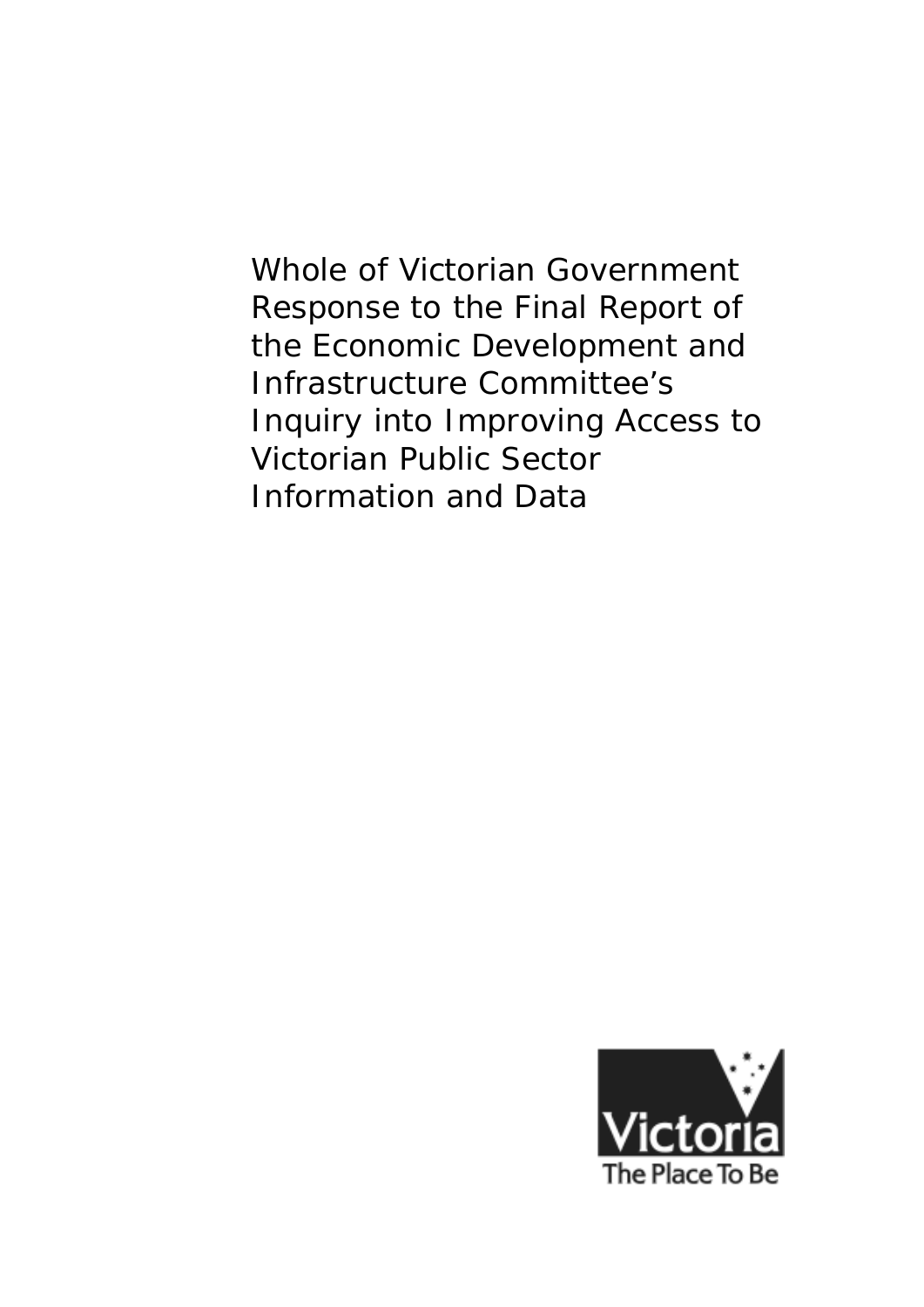© Government of Victoria

This report is protected by copyright. Apart from any use permitted under the *Copyright Act 1968*, and those explicitly granted below, all other rights are reserved.

\_\_\_\_\_\_\_\_\_\_\_\_\_\_\_\_\_\_\_\_\_\_\_\_\_\_\_\_\_\_\_\_\_\_\_\_\_\_\_\_\_\_\_\_\_\_\_\_\_\_\_\_\_\_\_\_\_



Except for the Victorian Government logo and except where otherwise stated the Whole of Victorian Government Response to the Final Report of the Economic Development and Infrastructure Committee's Inquiry into Improving Access to Victorian Public Sector Information and Data by Victorian Government is licensed under a [Creative Commons Attribution-Noncommercial-No Derivative Works 2.5](http://creativecommons.org/licenses/by-nc-nd/2.5/au/)  [Australia Licence](http://creativecommons.org/licenses/by-nc-nd/2.5/au/) (the Licence).

Except where otherwise noted, any reference to, or reuse or distribution of all or part of this work must include the following attribution: Whole of Victorian Government Response to the Final Report of the Economic Development and Infrastructure Committee's Inquiry into Improving Access to Victorian Public Sector Information and Data © Government of Victoria, 2009. <http://www.diird.vic.gov.au/diird-projects/access-to-public-sector-information>

You must provide the following link in any further reuse or distribution of this work to make clear to others that the Licence (including this copyright notice) applies to this work: http://creativecommons.org/licenses/by-nc-nd/2.5/au/

Any of the above conditions can be waived if you get permission. Requests for permission (or other inquiries about the licence) should be addressed to:

Deputy Secretary Policy and Coordination Division Department of Innovation, Industry and Regional Development GPO Box 4509 MELBOURNE VIC 3001 openaccess@diird.vic.gov.au

This document is available online in open file format at the following URL: <http://www.diird.vic.gov.au/diird-projects/access-to-public-sector-information>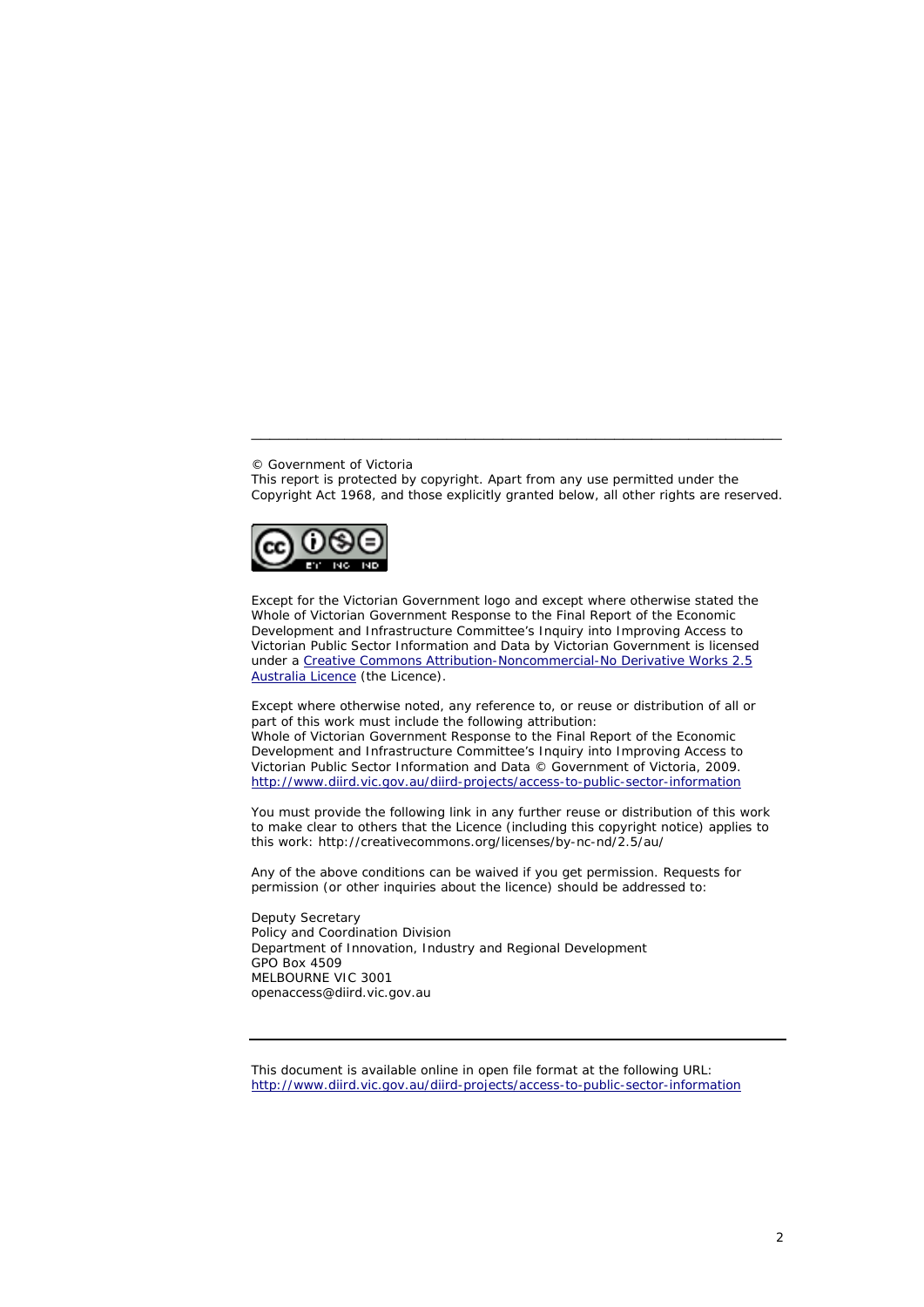# <span id="page-2-0"></span>**Contents**

| A commitment to develop an Information Management        |  |
|----------------------------------------------------------|--|
|                                                          |  |
|                                                          |  |
|                                                          |  |
| Summary of Overarching Recommendation Responses  11      |  |
|                                                          |  |
|                                                          |  |
|                                                          |  |
|                                                          |  |
| Development of an Information Management Framework 13    |  |
| Summary of Implementation Recommendation Responses 14    |  |
|                                                          |  |
|                                                          |  |
|                                                          |  |
|                                                          |  |
|                                                          |  |
|                                                          |  |
|                                                          |  |
|                                                          |  |
|                                                          |  |
|                                                          |  |
| Information identification, assessment and management 16 |  |
|                                                          |  |
| Summary of Information Management Recommendation         |  |
|                                                          |  |
|                                                          |  |
|                                                          |  |
|                                                          |  |
|                                                          |  |
|                                                          |  |
|                                                          |  |
|                                                          |  |
|                                                          |  |
|                                                          |  |
|                                                          |  |
|                                                          |  |
|                                                          |  |
|                                                          |  |
|                                                          |  |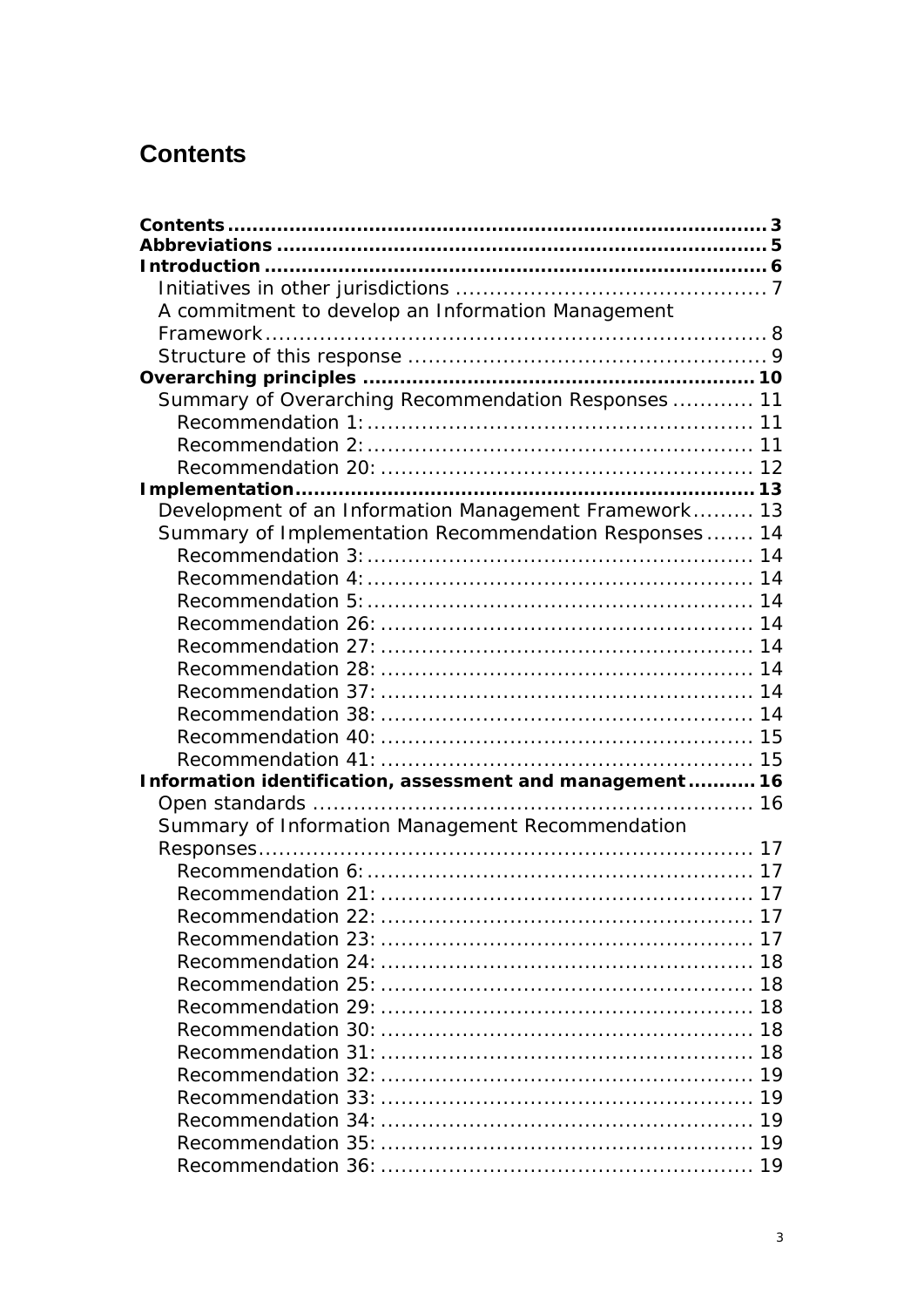| Summary of Information Legal Recommendation Responses  20 |  |
|-----------------------------------------------------------|--|
|                                                           |  |
|                                                           |  |
|                                                           |  |
|                                                           |  |
|                                                           |  |
|                                                           |  |
|                                                           |  |
|                                                           |  |
|                                                           |  |
|                                                           |  |
| Summary of Pricing Recommendation Responses 23            |  |
|                                                           |  |
|                                                           |  |
|                                                           |  |
|                                                           |  |
|                                                           |  |
|                                                           |  |
|                                                           |  |
|                                                           |  |
| Summary of Procurement Recommendation Responses  27       |  |
|                                                           |  |
|                                                           |  |
|                                                           |  |
|                                                           |  |
|                                                           |  |
|                                                           |  |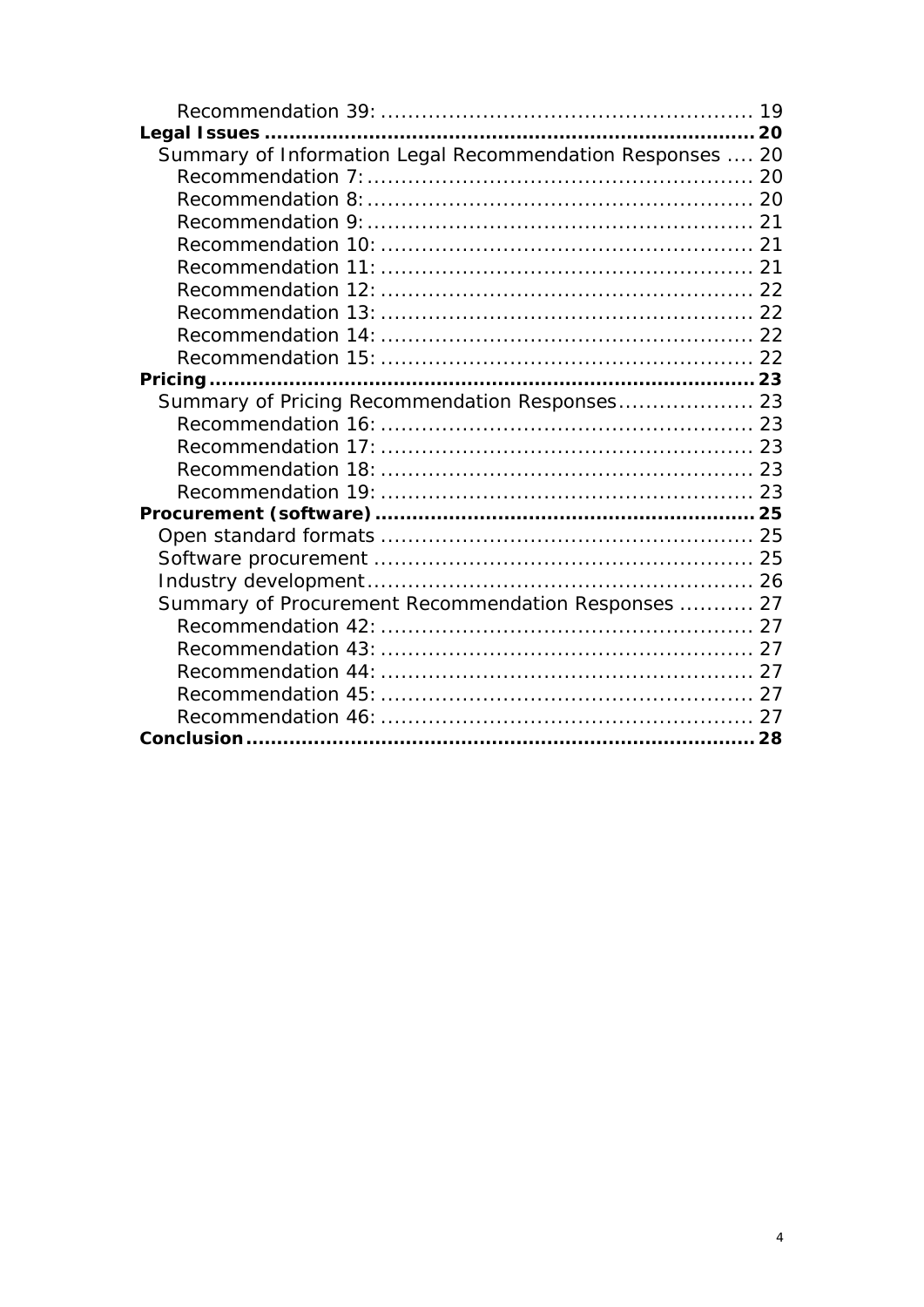# <span id="page-4-0"></span>**Abbreviations**

| <b>ABS</b>    | <b>Australian Bureau of Statistics</b>                      |
|---------------|-------------------------------------------------------------|
| <b>ACC</b>    | <b>Australian Copyright Council</b>                         |
| <b>AGIMO</b>  | Australian Government Information Management Office         |
| <b>AGLS</b>   | <b>Australian Government Locater Service</b>                |
| <b>ANDS</b>   | <b>Australian National Data Service</b>                     |
| <b>BiOS</b>   | <b>Biological Open Source</b>                               |
| CC            | <b>Creative Commons</b>                                     |
| <b>CRC SI</b> | Cooperative Research Centre for Spatial Information         |
| DC            | District of Columbia                                        |
| <b>DIIRD</b>  | Department of Innovation, Industry and Regional Development |
| <b>DSE</b>    | Department of Sustainability and Environment                |
| <b>GILF</b>   | Government Information Licensing Framework                  |
| <b>ICT</b>    | Information and Communication Technology                    |
| <b>IDC</b>    | Inter-Departmental Committee                                |
| <b>IMF</b>    | <b>Information Management Framework</b>                     |
| ΙP            | <b>Intellectual Property</b>                                |
| <b>ISO</b>    | International Organisation for Standardisation              |
| <b>LSID</b>   | <b>Life Science Identifiers</b>                             |
| <b>MAV</b>    | Municipal Association of Victoria                           |
| <b>NEALS</b>  | <b>National Education Access Licence for Schools</b>        |
| <b>OSS</b>    | Open Source Software                                        |
| <b>PROV</b>   | <b>Public Records Office Victoria</b>                       |
| PSI           | <b>Public Sector Information</b>                            |
| QSIC          | Queensland Spatial Information Council                      |
| QUT           | Queensland University of Technology                         |
| R & D         | <b>Research and Development</b>                             |
| <b>RDF</b>    | <b>Resource Description Framework</b>                       |
| SC&MC         | <b>State Coordination and Management Council</b>            |
| <b>SME</b>    | <b>Small and Medium-sized Enterprises</b>                   |
| STI           | Science and Technology Initiative                           |
| <b>VERS</b>   | Victorian Electronic Records Strategy                       |
| <b>VPS</b>    | <b>Victorian Public Service</b>                             |
| WoVG          | <b>Whole of Victorian Government</b>                        |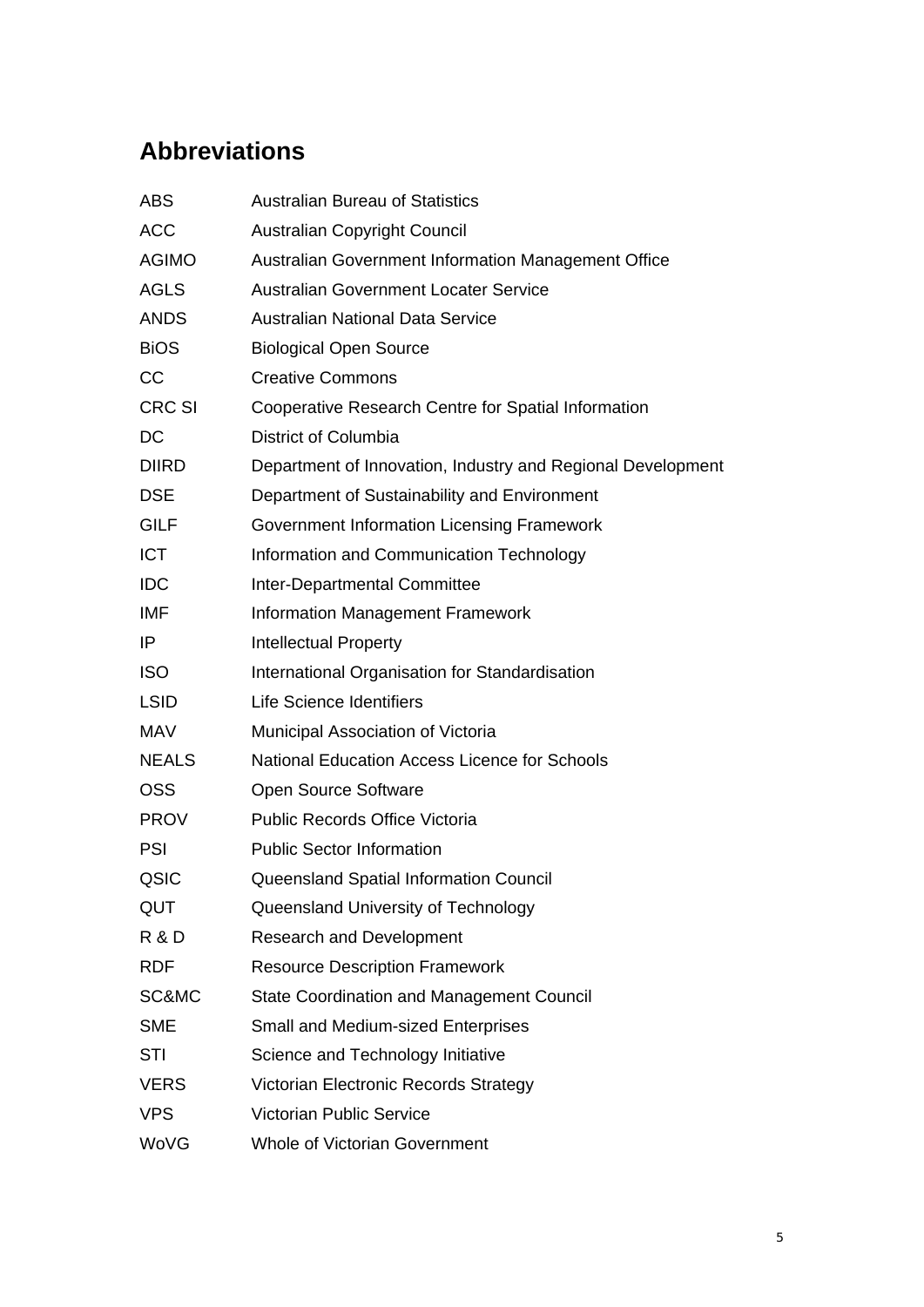## <span id="page-5-0"></span>**Introduction**

The Victorian Government welcomes the final report of the Economic Development and Infrastructure Committee's *Inquiry into Improving Access to Victorian Public Sector Information and Data* as a valuable contribution to its understanding of the potential use of public sector information (PSI). The committee's detailed investigation into the challenges and opportunities involved in providing greater access to public sector data and information is to be commended. The Victorian Government welcomes the opportunity to respond to the committee's recommendations and to contribute to this important discussion.

Information and data are critical to the creation of new ideas and processes and in the development of solutions to key problems. With the development and adoption of new technologies that enable people to access and use information in new ways, the value of information is increasing. Governments are not immune from these changes, and as creators and holders of significant information resources, increased pressure is being placed on governments to make their data and information more open and accessible. In this environment, governments have an important role to play in ensuring that the information they hold is available to businesses, citizens, researchers and other policy-makers.

Open access to PSI fosters creative, innovative and entrepreneurial activities that governments may not anticipate and enhances engagement between citizens and government on critical policy issues and matters of public interest leading to broad economic and social benefits and outcomes. However, in order to enable this innovation governments need to ensure that they provide sufficient information about the PSI held and that it is provided in a form and under conditions that promote innovative re-use in the broadest sense.

The Victorian Government is committed to open government, accountability and greater public participation as articulated in its *Growing Victoria Together* policy. As part of this commitment, the government has made departments more accountable for performance standards set out in each year's Budget Papers. Since 2005, the government has reported to Victorians on how the government has performed via the *Growing Victoria Together* progress report in the Budget Papers. The crucial role that the free flow of information can play in driving innovation across government is also recognised in the Victorian Government's new action plan for innovation in the Victorian Public Service (VPS)<sup>[1](#page-5-1)</sup>.

Reflecting technological developments, the Government has also undertaken significant actions to engage more actively with citizens on particular issues through the use of blogs and other social media and to improve access to PSI. It has already released a broad range of data online including:

- [Maps of local hospitals](http://www.health.vic.gov.au/maps/index.htm)  $2$ ;
- [Crime statistics](http://www.vicpolicenews.com.au/myplace.html)<sup>[3](#page-5-3)</sup>;

1

• [Victorian](http://www.ourwater.vic.gov.au/monitoring/monthly/storage_levels) Water Resources Data Warehouse<sup>[4](#page-5-4)</sup>;

<span id="page-5-1"></span><sup>1</sup> Victorian Government (2009*) VPS Innovation Action Plan*. [http://www.dpc.vic.gov.au/CA256D800027B102/Lookup/VPSInnovationActionPlanPDF/\\$file/VPS%20inn](http://www.dpc.vic.gov.au/CA256D800027B102/Lookup/VPSInnovationActionPlanPDF/$file/VPS%20innovation%20action%20plan%205%20Oct%202009.PDF) [ovation%20action%20plan%205%20Oct%202009.PDF](http://www.dpc.vic.gov.au/CA256D800027B102/Lookup/VPSInnovationActionPlanPDF/$file/VPS%20innovation%20action%20plan%205%20Oct%202009.PDF)

<span id="page-5-2"></span><sup>&</sup>lt;sup>2</sup> Victorian Government Department of Health website,<http://www.health.vic.gov.au/maps/index.htm> accessed 8 November 2009.<br><sup>3</sup> Victoria Police Nave website

<span id="page-5-3"></span>Victoria Police News website, <http://www.vicpolicenews.com.au/myplace.html>, viewed 8 November 2009.

<span id="page-5-4"></span><sup>4</sup> Victorian Water Resources Data Warehouse, http://www.vicwaterdata.net, viewed 8 November 2009.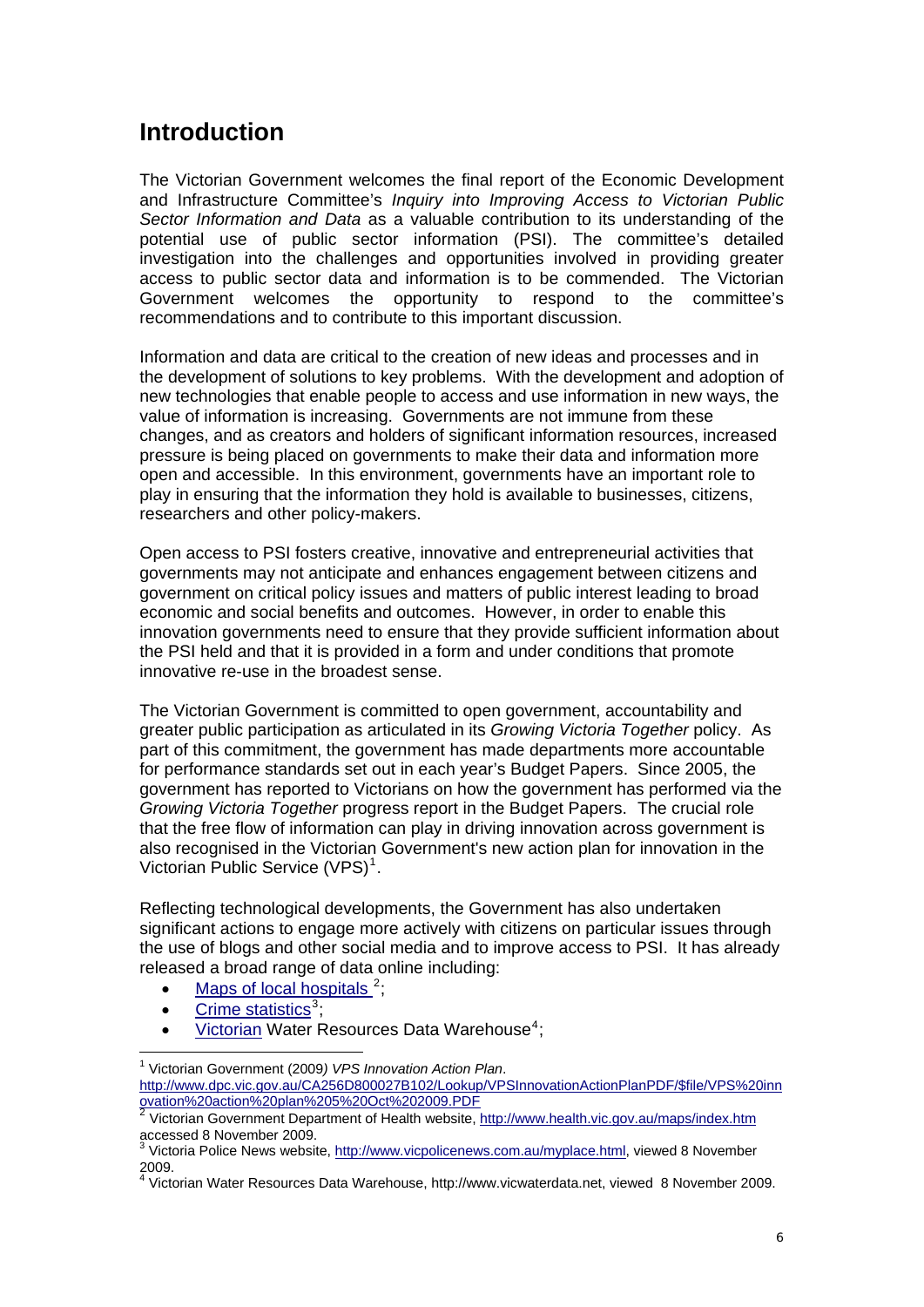- <span id="page-6-0"></span>• [Local Hospital statistics](http://www.health.vic.gov.au/yourhospitals/index.htm)<sup>[5](#page-6-1)</sup>; and
- [Population and household projections](http://www.dse.vic.gov.au/DSE/dsenres.nsf/LinkView/BD4EF8A400A9E6DECA256D8D00151A4F775206E3E0281595CA256F0E0013C1FB)<sup>[6](#page-6-2)</sup>.

However, in Victoria a whole-of-government framework has not yet been developed to provide guidance on the release and management of PSI. Instead, the release of PSI has been based on an ad hoc, uncoordinated approach under existing legal or information frameworks. In responding to the committee's report, the Victorian Government has made every effort to put in place, or commit to, processes and activities calculated to create the most amenable environment for the broad and innovative use of PSI.

## *Initiatives in other jurisdictions*

Managing and enhancing access to PSI is a critical issue being considered by governments around the world and there have been moves internationally to promote the re-use of PSI. A review by the Cooperative Research Centre for Spatial Information at the Queensland University of Technology of the literature on the legal aspects of open access policy, practices and licensing in Australia and other selected jurisdictions identifies the United States and the European Union as jurisdictions that have taken the lead in the development of policies and practices for access to public sector information and data<sup>[7](#page-6-3)</sup>.

As one of the first governments to open up large amounts of data to the public in May 2007 through its [Data Catalogue](http://data.octo.dc.gov/Main_DataCatalog.aspx?id=316)<sup>[8](#page-6-4)</sup>, the District of Columbia (DC) has seen the development of new applications by its citizens utilising the data it has provided. The DC Government estimates that through its 2008 'Apps for Democracy' competition, 47 iPhone, Facebook and web applications generated an estimated value in excess of US\$2,600,000 to the city.<sup>[9](#page-6-5)</sup>

The Commonwealth Government and other states in Australia are also embracing the shift towards open access to PSI. In December 2008, the Australian Bureau of Statistics announced that it had introduced Creative Commons licensing for most of its website content. Through its *Gov 2.0 Taskforce*, the Commonwealth Government is also exploring these issues and has recently held the MashupAustralia contest to demonstrate the benefits of open access to public sector information.<sup>[10](#page-6-6)</sup>

The committee's recommendations are also consistent with the *Final Report of the Review of Australia's National Innovation System* that recommends Australian governments should adopt international standards of open publishing as far as possible and that material released for public information by Australian governments should be released under a Creative Commons licence.<sup>[11](#page-6-7)</sup>

 5 Victorian Government Department of Health website,

<span id="page-6-2"></span><span id="page-6-1"></span><http://www.health.vic.gov.au/yourhospitals/index.htm>, viewed 8 November 2009.<br>
<sup>[6](http://www.health.vic.gov.au/yourhospitals/index.htm)</sup> Victorian Government Department of Planning and Community Development website [http://www.dse.vic.gov.au/DSE/dsenres.nsf/LinkView/BD4EF8A400A9E6DECA256D8D00151A4F77520](http://www.dse.vic.gov.au/DSE/dsenres.nsf/LinkView/BD4EF8A400A9E6DECA256D8D00151A4F775206E3E0281595CA256F0E0013C1FB) [6E3E0281595CA256F0E0013C1FB](http://www.dse.vic.gov.au/DSE/dsenres.nsf/LinkView/BD4EF8A400A9E6DECA256D8D00151A4F775206E3E0281595CA256F0E0013C1FB), viewed 8 November 2009. [7](http://www.dse.vic.gov.au/DSE/dsenres.nsf/LinkView/BD4EF8A400A9E6DECA256D8D00151A4F775206E3E0281595CA256F0E0013C1FB)

<span id="page-6-3"></span>Fitzgerald, Anne M. and Hooper, Neale (2009) *A review of the literature on the legal aspects of open access policy, practices and licensing in Australia and selected jurisdictions*. 8

<span id="page-6-4"></span><sup>8</sup> District of Columbia Data Catalogue website [http://data.octo.dc.gov/Main\\_DataCatalog.aspx?id=316,](http://data.octo.dc.gov/Main_DataCatalog.aspx?id=316) viewed 8 November 2009.

<span id="page-6-5"></span><sup>9</sup> District of Columbia, *Apps for Democracy*,<http://www.appsfordemocracy.org/about/>, Viewed 21 October 2009.

<span id="page-6-6"></span><sup>&</sup>lt;sup>10</sup> Mashup Australia contest, <http://mashupaustralia.org/>, viewed 18 November 2009<br><sup>11</sup> Cutler and Company Pty Ltd ([2008\)](http://mashupaustralia.org/) *Venturous Australia: Building Strength in Innovation* ,

<span id="page-6-7"></span>Recommendation 7.8 p. 95.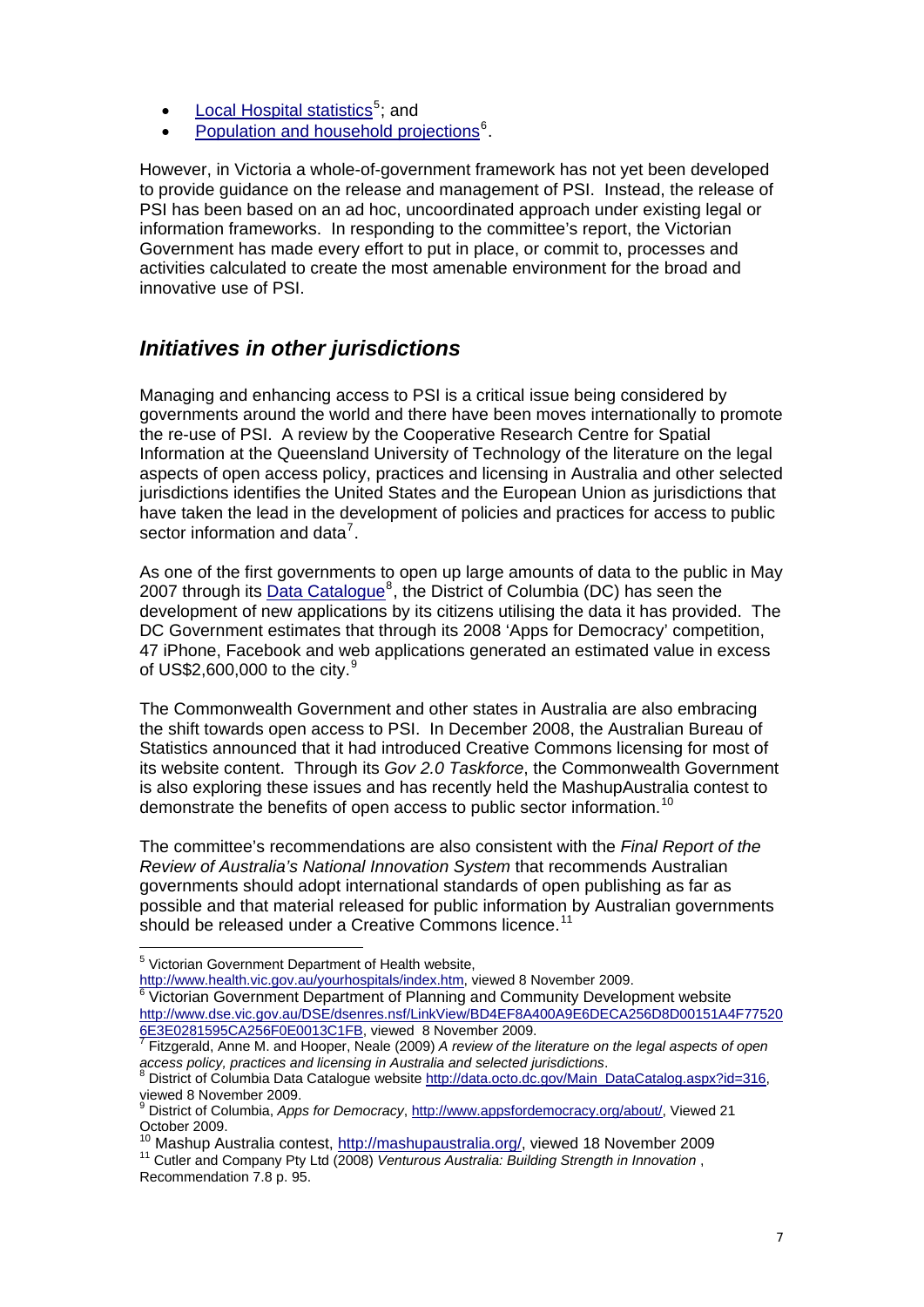<span id="page-7-0"></span>The Queensland Government has been particularly proactive in the area of Creative Commons licensing through the development of the Government Information Licensing Framework (GILF) and earlier work by the Queensland Spatial Information Council  $(QSIC)^{12}$  $(QSIC)^{12}$  $(QSIC)^{12}$ . Since the committee published its final report the New Zealand Government has released a draft open access and licensing (NZGOAL) framework on which it is currently inviting feedback $13$ .

### *A commitment to develop an Information Management Framework*

The Victorian Government endorses the committee's overarching recommendation that the default position for the management of PSI should be open access. The Victorian Government further commits to the development of a whole-of-government Information Management Framework (IMF) whereby PSI is made available under Creative Commons licensing by default with a tailored suite of licences for restricted materials.

While the Victorian Government fully supports most of the recommendations in the committee's report, 14 of the 46 recommendations have been given in-principle support reflecting the complexity of the identified issues. These issues will require further consideration in the development and implementation of an IMF.

In particular, the Victorian Government supports making PSI available at no cost or marginal cost but notes that this pricing structure may not be appropriate in all instances. The development of an IMF will include a thorough examination of the nature and costs of servicing current and foreseeable information demands.

Similarly, the committee interpreted PSI broadly as the information and data generated by the Victorian public sector.<sup>[14](#page-7-3)</sup> The IMF will need to clearly define the scope of PSI to be covered including consideration of cultural materials held by the Victorian Government and information *preserved or held* by government (such as in archives and public collections where the government may not be the copyright owner).

The first stage of the development of an IMF will include:

- specifying the scope of PSI to which the IMF applies:
- obtaining further legal advice about the release of PSI and use of appropriate licensing arrangements including use of Creative Commons licensing, where appropriate, as the default licence;
- identifying and categorising datasets created and maintained by the Victorian Government;
- developing a hybrid licensing system that uses Creative Commons as the default licence;
- developing pricing models with no cost/marginal cost as the default;

1

<span id="page-7-1"></span><sup>&</sup>lt;sup>12</sup> Government Information Licensing Framework website *Origins Of GILF*, http://www.gilf.gov.au/origins-of-gilf, viewed 8 November 2009

<span id="page-7-2"></span> $\frac{13}{13}$  New Zealand Government (2009) Draft New Zealand Government Open Access and Licensing framework (NZGOAL). http://blog.e.govt.nz/index.php/nzgoal/

<span id="page-7-3"></span>framework (NZGO). http://<del>index.php/nzgoal/ 14</del> Economic Development and Infrastructure Committee, *Inquiry into Improving Access to Victorian Public Sector Information and Data*, Final Report, June 2009, page 1. For the purposes of this response, PSI does not include software.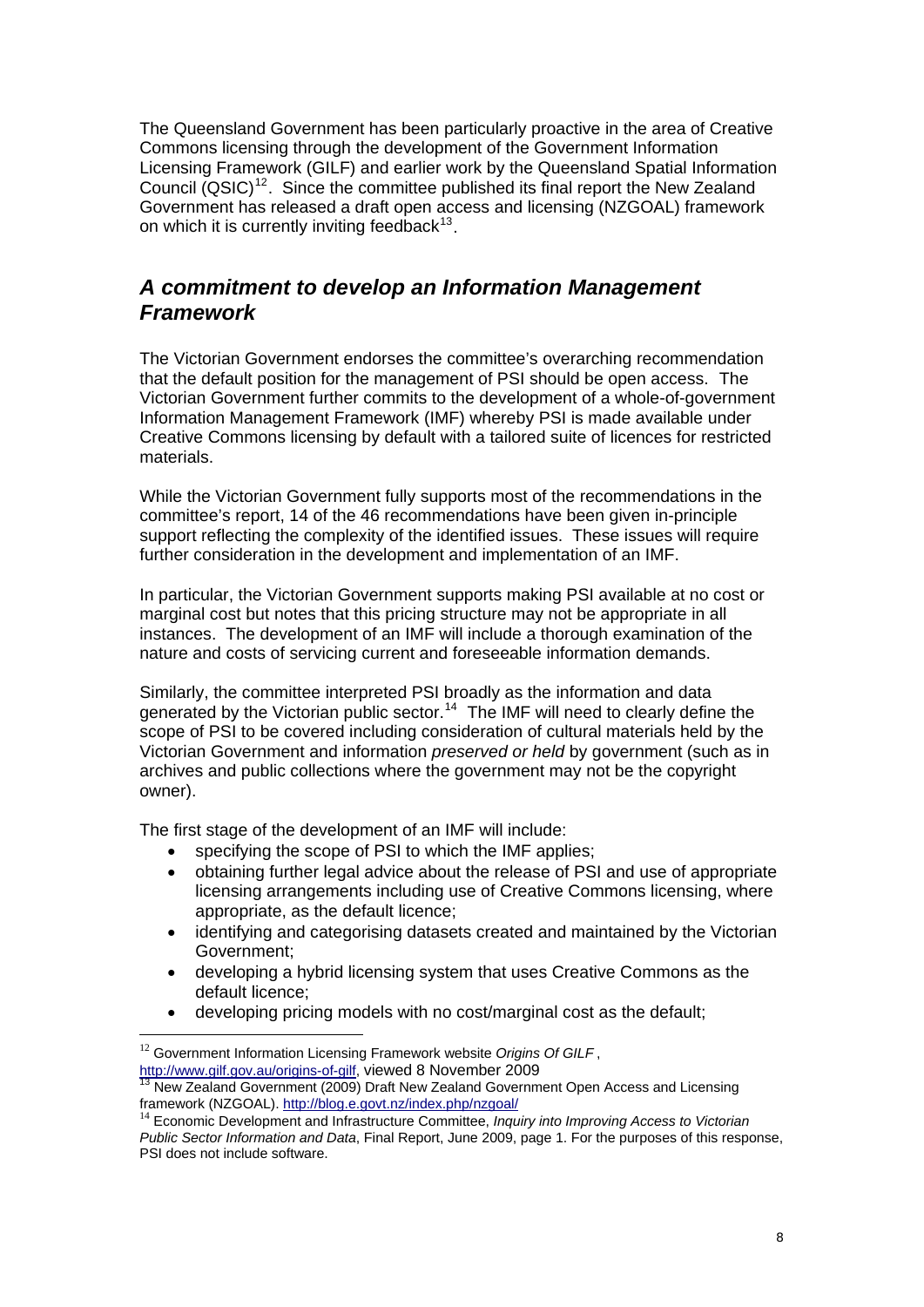- <span id="page-8-0"></span>• defining and describing criteria under which access to PSI may be restricted, or released under licence; and
- developing governance and funding arrangements for the implementation of the IMF.

A Public Sector Information Inter-departmental Committee will oversee development of the IMF. A decision regarding the nominated agency to lead the first stage will be determined in early 2010.

Reflecting the significant work currently underway in other jurisdictions, the Victorian Government will consult with other jurisdictions that are implementing similar reforms in the development of an IMF for Victoria.

The implementation of an IMF that improves access to PSI will provide the Victorian Government with the opportunity to lead the development of policies and practices for access to public sector information and data in Australia and will help Victoria realise significant economic and social benefits.

### *Structure of this response*

Reflecting the various issues raised by the committee, the Victorian Government's response has been divided into the following themes:

- Overarching principles (Recommendations 1 2 and 20)
- Implementation (Recommendations  $3 5$ ,  $26 28$ ,  $37 38$  and  $40 41$ )
- Information identification, assessment and management (Recommendations 6, 21 – 25, 29 – 36 and 39)
- Legal Issues (Recommendations 7 15)
- Pricing (Recommendations 16 19)
- Procurement (Recommendations 42 46).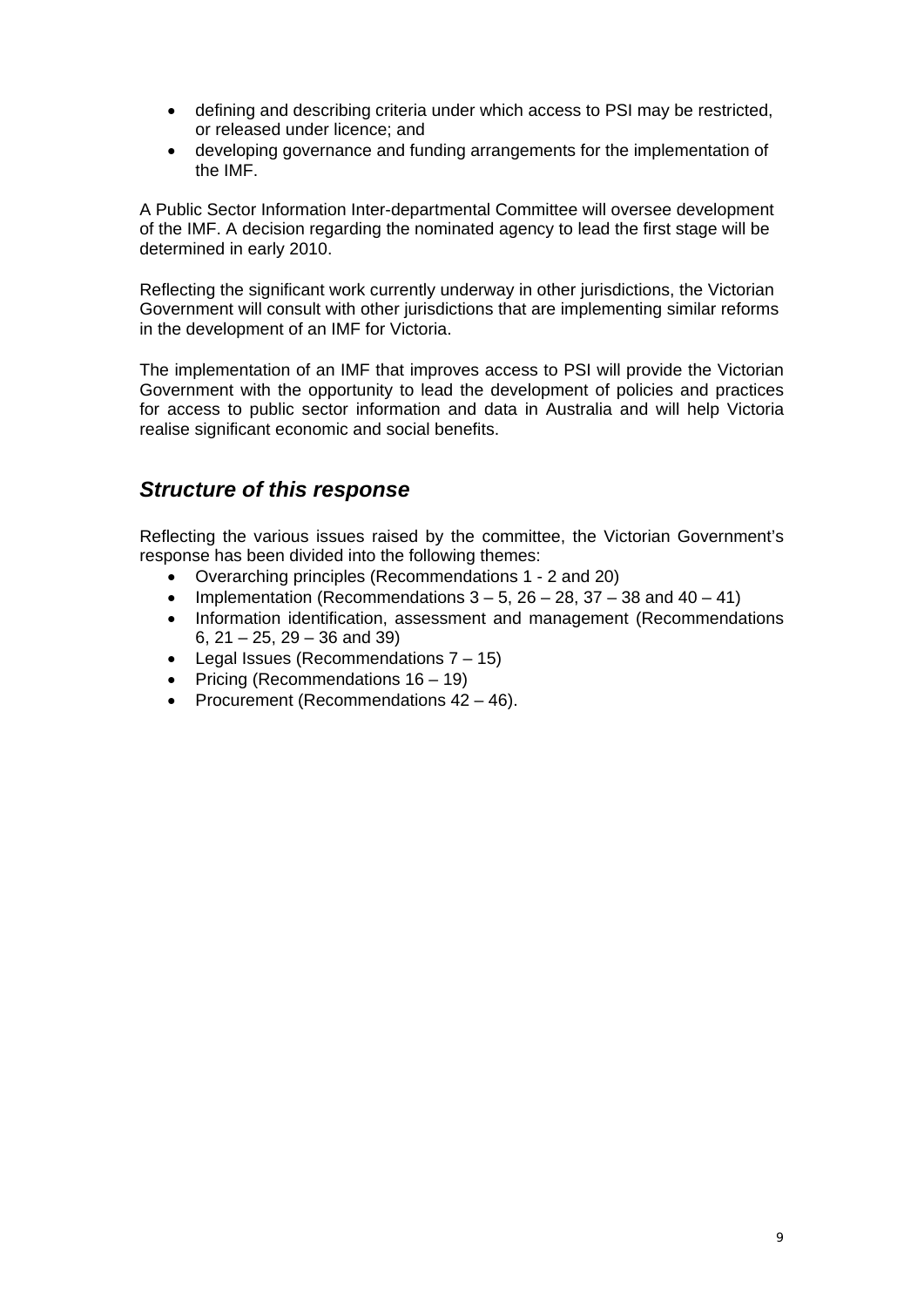## <span id="page-9-0"></span>**Overarching principles**

The Victorian Government endorses the principle that the default position for the management of PSI should be open access (Recommendation 1). The Victorian Government agrees with the committee's finding that this should be the overarching principle given:

- PSI is a resource created on behalf of all citizens in the day-to-day activities of government and therefore should be accessible to all; and
- The economic and social benefits arising from the release of PSI will generally outweigh the need to restrict access.

The committee interpreted PSI broadly as the information and data generated by the Victorian public sector.<sup>[15](#page-9-1)</sup> The IMF will need to recognise the different characteristics of information and data in determining protocols for its management and release. In particular, it is recognised that governments around the world are beginning to provide access to raw data that are in machine-readable forms. This provides users with maximum flexibility in how it can be used, combined and manipulated and can be an important driver of service and product innovation. By contrast, governmentheld "information" is generally the result of a process that has already been undertaken to serve a particular purpose. As such the scope for re-use is usually more limited.

As such, the IMF will need to take account of the different forms of PSI and the different requirements that should be applied in order to make it more accessible within and outside government.

The Victorian Government agrees that implementing an open access policy would enhance its role as an information provider to improve social benefits and facilitate commercial activity in the private sector (Recommendation 20). For example, in the US, a large amount of PSI provided for general use by the public is now a key input into high-profile services available world-wide such as [Google Maps](http://maps.google.com/)<sup>[16](#page-9-2)</sup>. meteorological services and satellite mapping. The benefits to citizens and businesses in the US and world-wide have been significant.

However, as the committee notes, while open access is a desirable principle, there are a number of valid reasons why access to PSI should sometimes be restricted or PSI should be released in a limited form.<sup>[17](#page-9-3)</sup> Examples highlighted by the committee include restricting access on grounds of privacy and confidentiality, often required under legislation; other statutory requirements such as national or state security; third party/contractual arrangements or in order to preserve commercial confidentiality.

Given the range of categories of PSI to which open access might apply and factors to be considered in relation to the default position of open access including copyright and licensing arrangements, information management, use of technologies and associated costs, the Victorian Government agrees with the need to develop a whole-of-government IMF (Recommendation 2).

1

<span id="page-9-1"></span><sup>15</sup> Economic Development and Infrastructure Committee, *Inquiry into Improving Access to Victorian Public Sector Information and Data*, Final Report, June 2009, page 1. For the purposes of this response, PSI does not include software.<br>PSI does not include software.<br><sup>16</sup> Google Maps website, http://maps.google.com/, viewed 8 November 2009.

<span id="page-9-3"></span><span id="page-9-2"></span><sup>&</sup>lt;sup>17</sup> Economic Development and Infrastructure Committee, *Inquiry into Improving Access to Victorian Public Sector Information and Data*, Final Report, June 2009, page 36.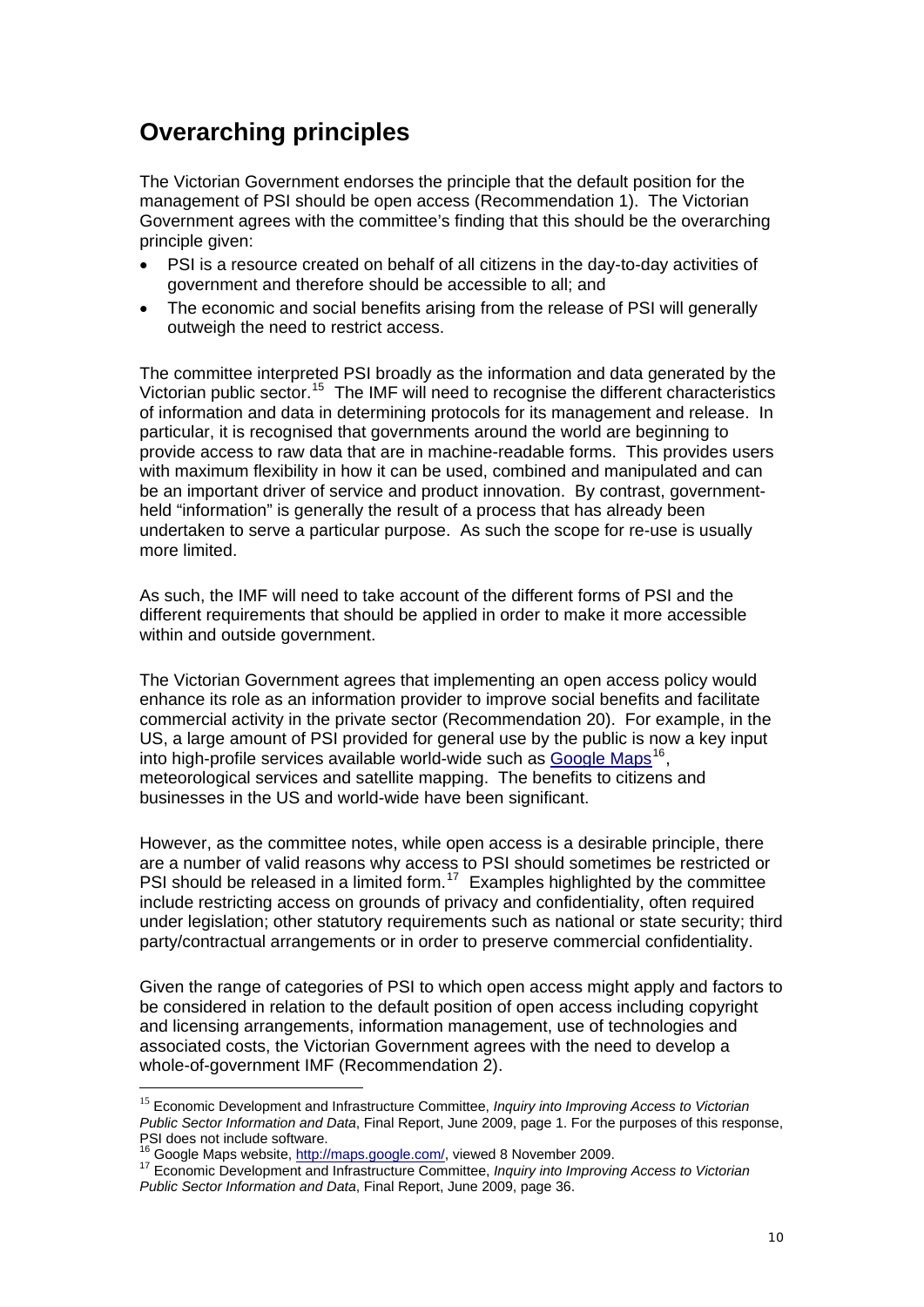<span id="page-10-0"></span>The committee's recommendation for the development of an IMF reflects the need for a comprehensive, thoughtful approach to how PSI should be made available and when it must be withheld. In developing and implementing the IMF, the Victorian Government needs to take into account legislative requirements such as those identified by the committee in relation to personal information, privacy and confidentiality – the Information Privacy Act, 2000, the Freedom of Information Act 1982 and the Charter of Human Rights and Responsibilities Act 2006. The IMF will enable an open access policy under which PSI is withheld only subject to criteria to be specified in the IMF. Such criteria might include intellectual property rights, contractual obligations, legislation such as that dealing with privacy, confidentiality or security, and where an overriding public interest requires.

Third party rights existing under contract, including but not limited to commercial confidentiality, and third party intellectual property rights may preclude lawful disclosure of some forms of PSI and will also need to be addressed under the IMF.

Development of an IMF in Victoria would also enable departments to consider longerterm efficiencies and potential economic gains from the release of PSI. However, pricing, legal, copyright and licensing considerations associated with release of PSI will require time, research and consultation between departments and every effort will be made to ensure that the principles articulated by the committee are observed as far as possible. In particular, in relation to the pricing of PSI, detailed consideration will need to be given to the current access costs and established markets for the information. More detail on particular issues and challenges in designing an IMF are discussed in the response below.

### *Summary of Overarching Recommendation Responses*

**Recommendation 1:** That the Victorian Government release a public statement indicating that it endorses open access as the default position for the management of its public sector information.

**Supported:** The Victorian Government endorses the committee's recommendation in the tabling of this response. Open access to PSI represents an important opportunity for the Victorian Government to increase its engagement with the community and to realise a range of social and economic benefits. The government is committed to improving access to PSI and will seek to bring current activities into a more consistent and comprehensive framework for the release of PSI to ensure it is addressing the varied needs and interests across the community.

**Recommendation 2:** That the Victorian Government develop a whole-of-Government Information Management Framework (IMF) with the following key features:

- that the object of the IMF is to promote and facilitate increased access to and re-use of Victorian public sector information (PSI) by government, citizens, and businesses;
- that the default position of the IMF be that all PSI is made available;
- that the IMF define and describe criteria under which access to PSI may be restricted, or released under licence;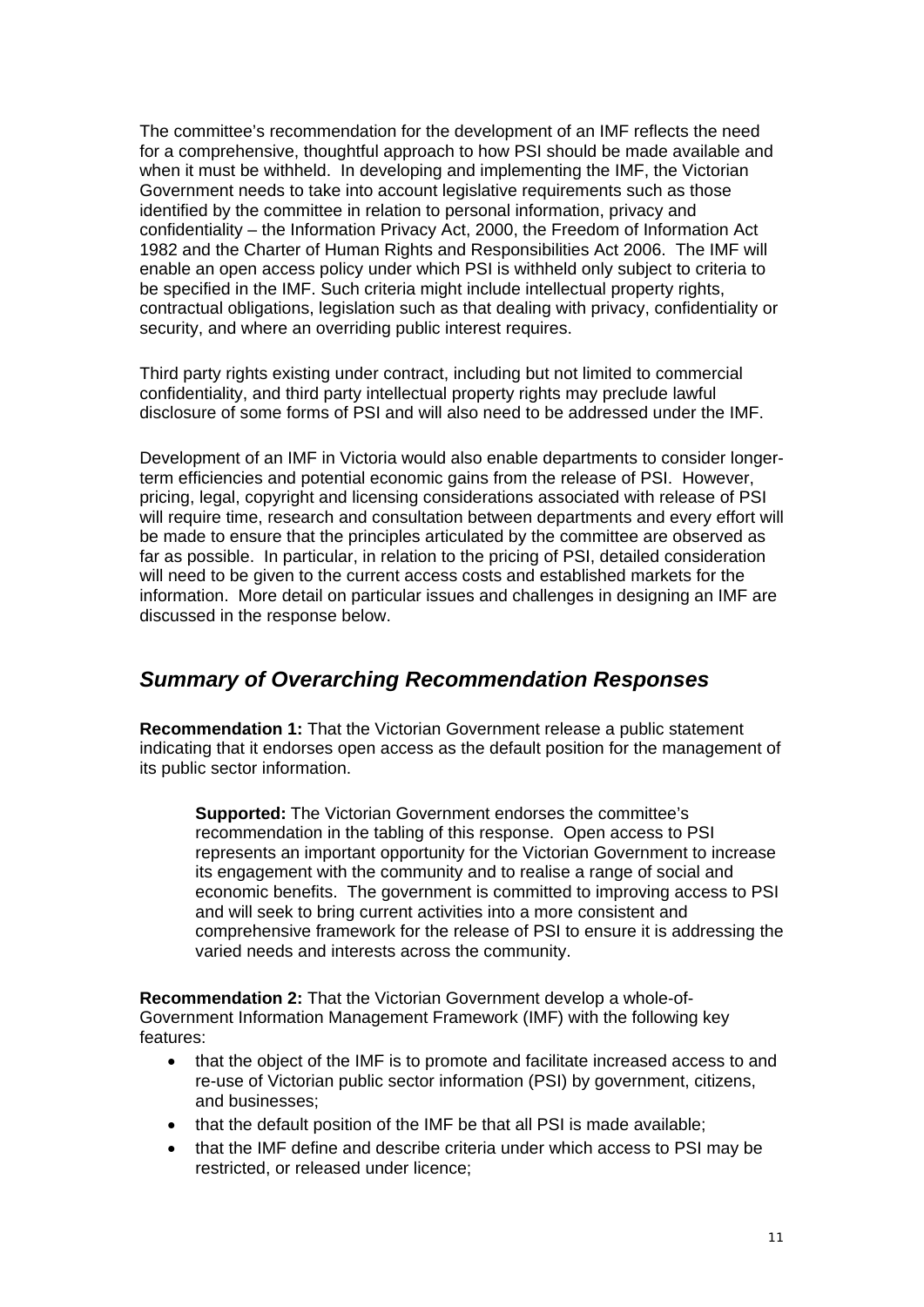- <span id="page-11-0"></span>• that PSI made available under the IMF be priced at no cost or marginal cost; and
- that the IMF establish a systematic and consistent whole-of-government methodology for categorisation, storage and management of PSI.

**Supported in-principle:** The Victorian Government gives in-principle support to the recommendation to develop a whole-of-government IMF.

The Victorian Government agrees to adopt the default position that all PSI be made available, noting that there may be instances where legislation (especially legislation dealing with privacy or confidentiality), licensing or other contractual arrangements or an overriding public interest (including security concerns) prevent information from being publicly released. In developing criteria under which access to PSI may be restricted, or released under licence, the Victorian Government will consider the issues raised by the committee and the work already undertaken in other jurisdictions to define necessary exceptions.

The Victorian Government gives in-principle support to a no cost/marginal cost approach to PSI. There are some instances where revenue generated covers the cost of collecting or producing the information and data. It is likely that in developing the IMF and establishing a systematic and consistent whole-of-government methodology for categorisation, storage and management of PSI that a range of pricing models will need to be adopted.

**Recommendation 20:** That the Victorian Government enhance its role as an information provider as a means to improve social benefits and facilitate commercial activity in the private sector.

**Supported:** Open access to PSI has the potential to provide a range of benefits for government and citizens on policy issues, social benefits to citizens through availability to increased information on matters as diverse as health or recreation, and economic gains for the State through creative or enterprising use of PSI by the public and private sectors.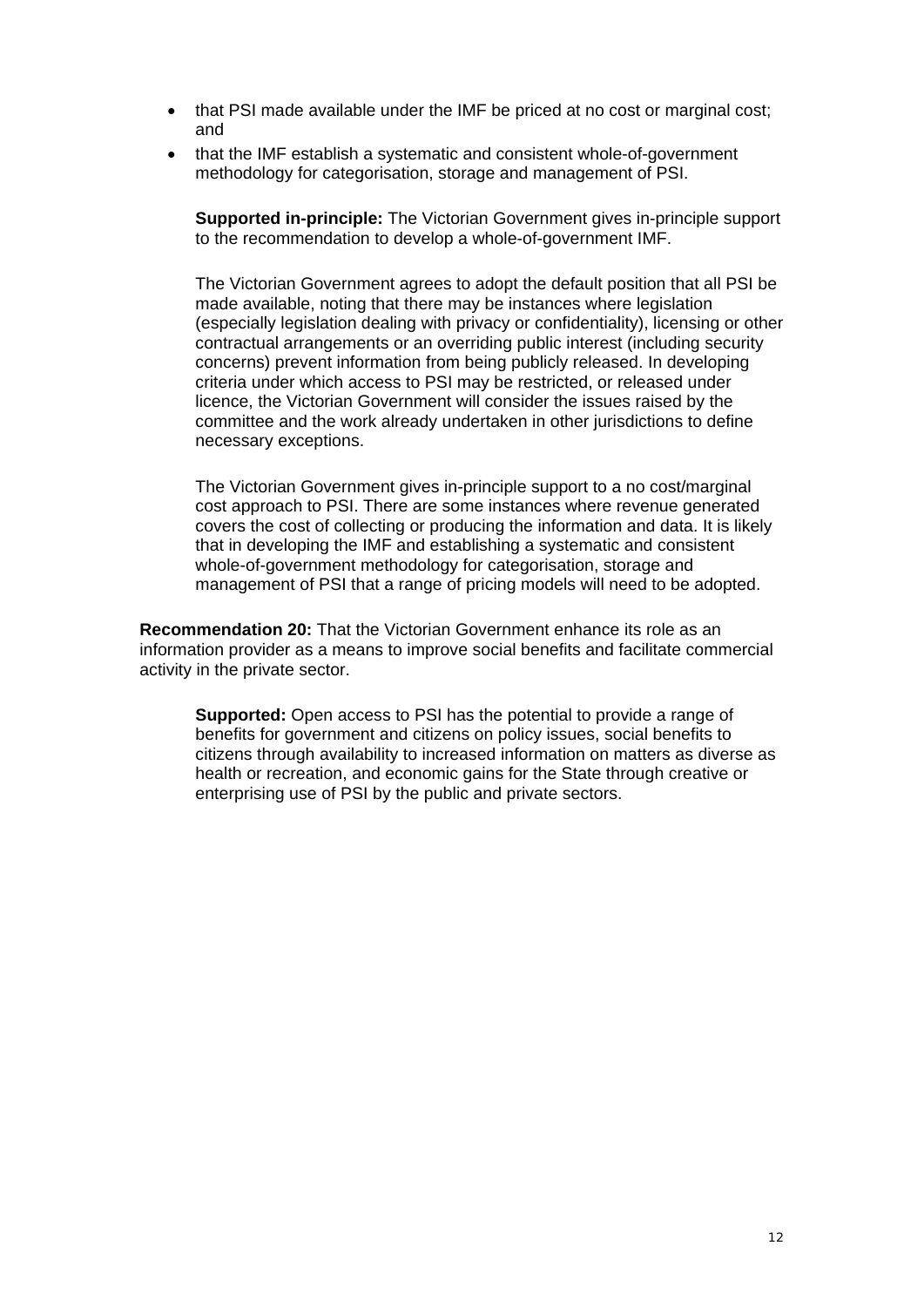## <span id="page-12-0"></span>**Implementation**

The Victorian Government supports the committee's recommendations relating to development and implementation of an IMF. The committee acknowledges the complexity involved in facilitating greater access to and re-use of PSI and provides logical and practical recommendations for implementing a staged and decentralised approach based on principles of custodianship.

Implementation of an IMF across the Victorian Public Service will be a significant coordination exercise requiring commitment and cooperation of all Victorian Government departments. Implementing the framework will require a significant investment across government from dedicated project funding.

## *Development of an Information Management Framework*

To address the many complex issues relating to implementation, the IMF will need to:

- specify the scope of PSI to which the IMF applies:
- obtain further legal advice about the release of PSI and use of appropriate licensing arrangements including use of Creative Commons licensing, where appropriate, as the default licence;
- identify and categorising datasets created and maintained by the Victorian Government;
- develop a hybrid licensing system that uses Creative Commons as the default licence;
- develop pricing models with no cost/marginal cost as the default;
- define and describing criteria under which access to PSI may be restricted, or released under licence; and
- develop governance and funding arrangements for the implementation of the IMF.

In undertaking this work, the nominated agency will collaborate with the Department of Innovation, Industry and Regional Development and consult with other Victorian Government departments and agencies. Local government, through the Municipal Association of Victoria (MAV), will also be consulted because the government is interested to extend the application of the IMF under the staged approach recommended by EDIC.

A Public Sector Information Inter-departmental Committee will oversee development of the IMF. An Interim Report on the IMF will be provided to the IDC by September 2010.

The most appropriate arrangements for implementation of the proposed IMF will be considered as part of the IMF development process. Development of the IMF and its subsequent implementation will complement existing initiatives being undertaken by the Victorian Government that promote more open access to information such as the Victorian Electronic Records Strategy (VERS).

The report refers to the UK system including the *Re-use of public sector information regulations 2005.* The Victorian Government acknowledges this as an example that could inform the development of an IMF. The Victorian Government will also consult with agencies from other jurisdictions in the development of an IMF for Victoria.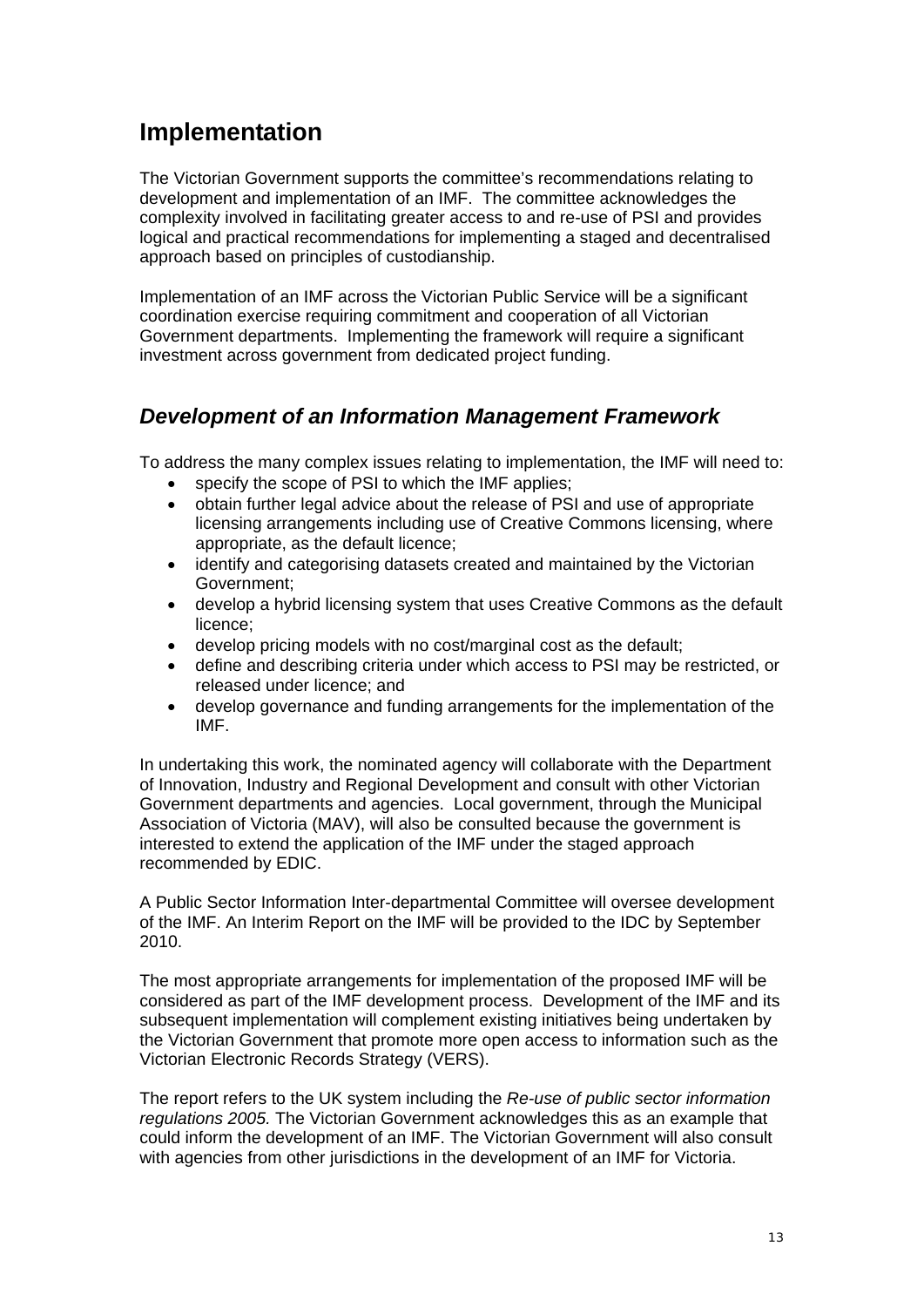## <span id="page-13-0"></span>*Summary of Implementation Recommendation Responses*

**Recommendation 3:** That the Victorian Government prospectively apply the Information Management Framework to its public sector information.

#### **Supported**

**Recommendation 4:** That the Victorian Government adopt a narrow definition for the public sector for the purpose of establishing the government Information Management Framework. Initially this definition should comprise only Victorian Government departments.

#### **Supported**

**Recommendation 5:** That implementation of the Information Management Framework be conducted via a staged approach, with the executive branch of the Victorian Government leading development of the framework, and encouraging other agencies and entities to adopt similar frameworks, in the following order:

- Victorian Government;
- Parliament of Victoria, the judicial system and statutory authorities; and
- other public sector agencies, including public hospitals and local councils.

#### **Supported**

**Recommendation 26:** That the Victorian Government develop and implement a custodianship policy as a mechanism to manage its information and data.

#### **Supported**

**Recommendation 27:** That the custodianship policy be based on the decentralised model where the management of information and data is retained in individual departments.

#### **Supported**

**Recommendation 28:** That the Victorian Government develop custodianship guidelines to assist departments implement and maintain the custodianship policy.

#### **Supported**

**Recommendation 37:** That the Victorian Government establish a public sector information steering committee for the purpose of overseeing, guiding and implementing the Victorian Government Information Management Framework.

#### **Supported**

**Recommendation 38:** That the steering committee be comprised of senior departmental staff; and that it be required to regularly report to the Minister responsible for the Information Management Framework on the framework's implementation.

#### **Supported**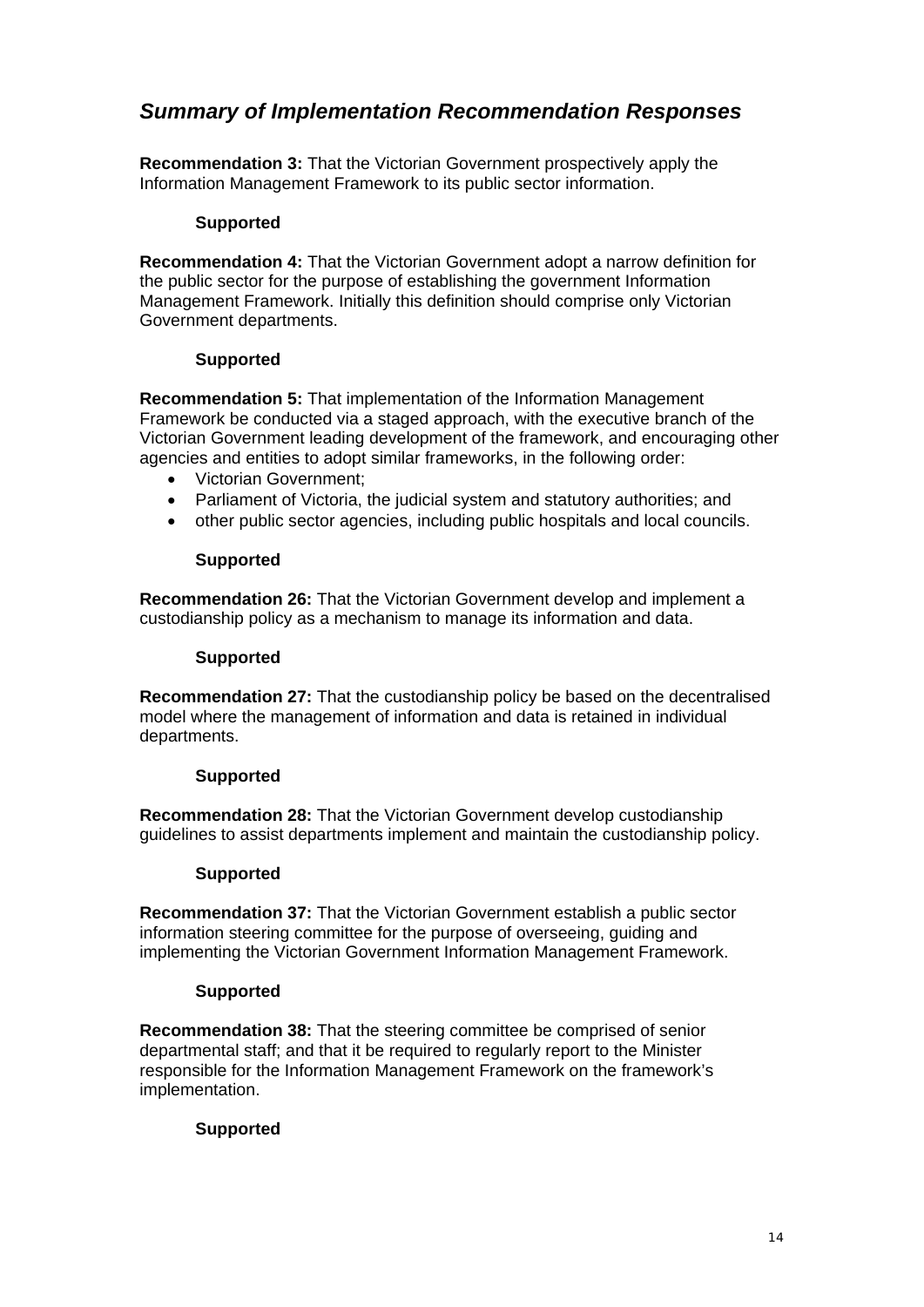<span id="page-14-0"></span>**Recommendation 40:** That following implementation of the Victorian Government Information Management Framework, the potential benefits to the public, commerce and Victorian public service efficiency be widely promoted.

#### **Supported**

**Recommendation 41:** That the Victorian Government, through the steering committee, establish a reporting mechanism for the Information Management Framework.

#### **Supported**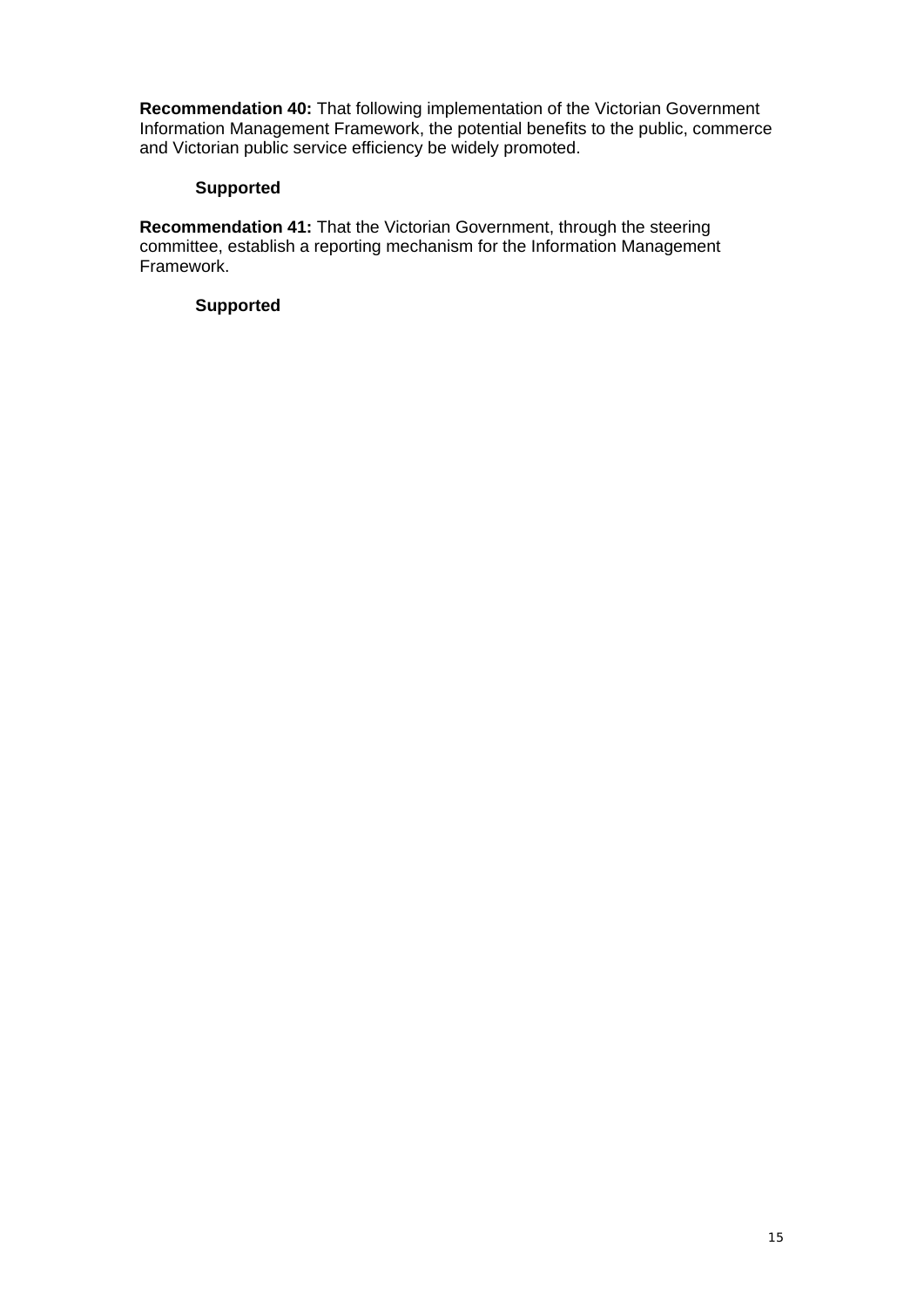## <span id="page-15-0"></span>**Information identification, assessment and management**

The recommendations listed below deal with the format and the processes around managing the discovery and the storage of PSI. The Victorian Government supports the adoption of this set of recommendations.

The release of PSI will require a fundamental shift in how the Victorian Government manages its information and will constitute a significant reform of the Victorian Public Service. The Victorian Government acknowledges that this reform process will have ramifications for resources, departmental processes, structure and budgets.

Implementing the recommendations will require an understanding of their interdependencies. Successful adoption of certain recommendations will require others to be implemented too. For example, in order for the ideal situation of decentralised management of metadata for PSI it is vital that there are sufficient dedicated data managers, that custodians understand and can apply metadata in a meaningful way and that any online systems for storage of data assist in the creation of quality metadata.

Where possible and appropriate, work being done in other jurisdictions will be studied and adopted.

## *Open standards*

The Victorian Government supports the committee's objectives to ensure that public information and records are accessible in the longer-term. Open standard formats have the potential to increase efficiency of data management and use by supporting greater interoperability and flexibility of information sharing within government, across jurisdictions and by end users. If applied in conjunction with appropriate information standards, they will also enhance archival and conservation activities.

Through the Public Record Office Victoria (PROV), the government has already undertaken extensive work to develop a comprehensive standards and specifications regime that allows government agencies to identify the key requirements for good recordkeeping and access to digital records. This approach is the VERS.

VERS is the prescribed way of capturing, managing and preserving electronic records across the government. VERS is a suite of tools developed to achieve the goals of reliably and authentically archiving electronic records. VERS tools include standards and specifications (build around standard formats and metadata), a set of system requirements, compliance testing for vendor products, training and consultancy. VERS compliance testing is vendor neutral and the VERS requirements may be met by both OSS and proprietary systems. Currently there are eight products available on the market that comply with VERS.

The Victorian Government supports the principle that information is created and managed using metadata and open standard formats. However, the implementation of these standards is not a reason to delay the release of the information to the public. Victorian Government agencies will be encouraged to release PSI even without these standards being in place, with the expectation that these standards be adopted over time.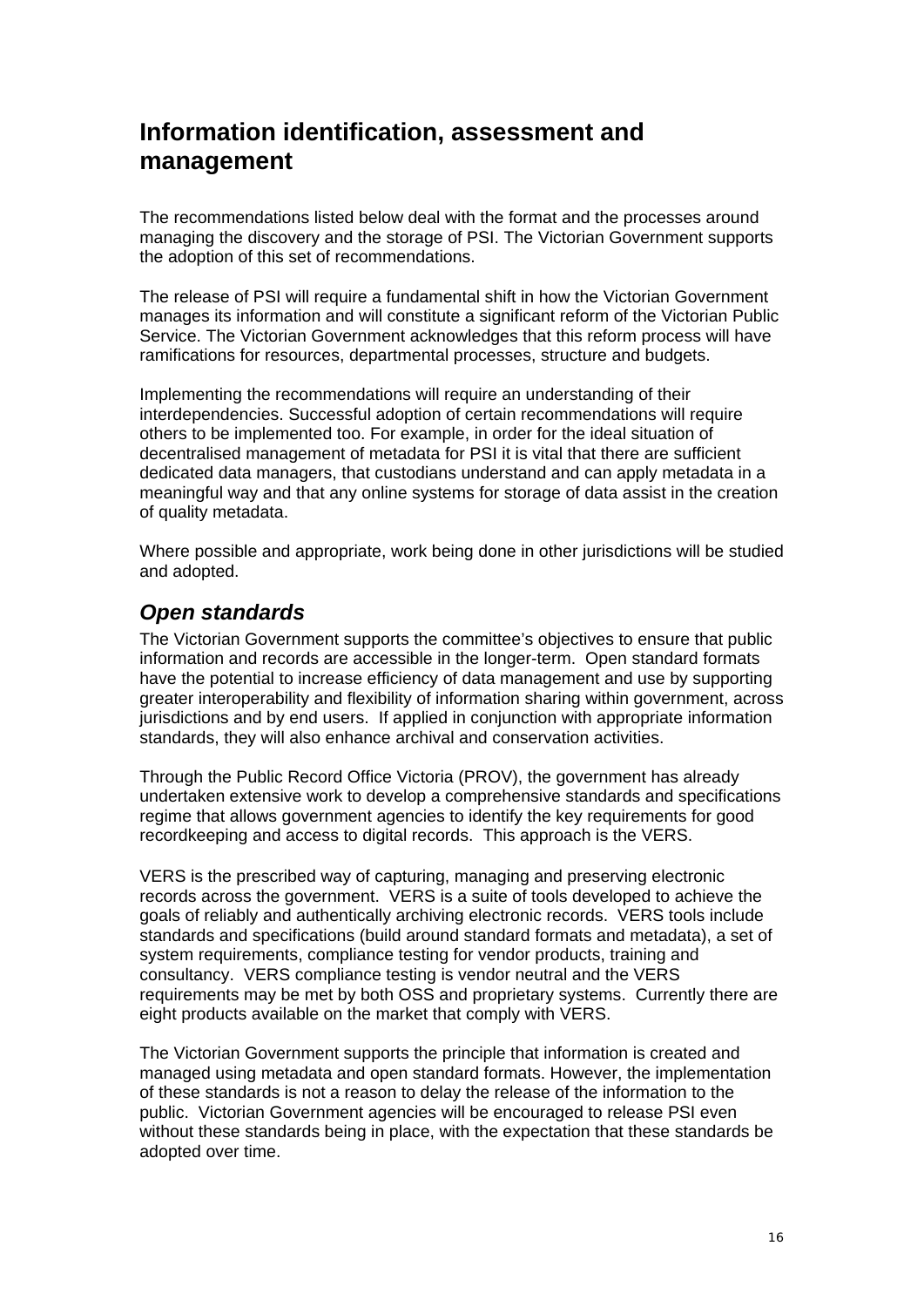<span id="page-16-0"></span>It is likely that the need to provide access to a greater range of PSI will drive agencies to implement metadata and open standard formats.

### *Summary of Information Management Recommendation Responses*

**Recommendation 6:** That the Victorian Government, through individual departments, employ a systematic approach to identify materials for release and publish those materials on department websites.

**Supported:** A systematic approach will allow departments to plan and account for release of different types, and different formats, of departmental PSI.

However, work will be required to identify formats and content prior to determining the most appropriate means of making information available. Such work will need to include information audits for each department. However, the Victorian Government recognises that departments can continue to release PSI in advance of formal reviews being undertaken.

The IMF will provide the overarching policy position and provide the criteria and guidelines for departments to assess PSI for release.

The Victorian Government will consider the establishment of a centralised data capture and storage system that would allow easy access to the PSI via a single entry point web page. This could also support publication of data to departmental websites.

**Recommendation 21:** That the Victorian Government require wherever possible that its information and data be stored in open standard formats.

**Supported:** Open standard formats will increase efficiency of data management and use by supporting greater interoperability and flexibility of information within government, across jurisdictions and by end users. They will also enhance archiving and conserving activities.

The Victorian Government also acknowledges the complexity of such a change. Work will need to be done to decide the open formats for different types of data – this can be undertaken during the development of the IMF implementation plan.

The resource and budget ramifications and practicability of converting legacy information into open formats should be addressed in the IMF implementation plan. See also recommendation 42.

**Recommendation 22:** That the Victorian Government develop a policy position and guidelines on the use of open standards for presentation, storage and delivery of public sector information by public sector agencies.

#### **Supported**

**Recommendation 23:** That the Victorian Government engage with the Australian National Data Service project regarding its potential application to public sector research.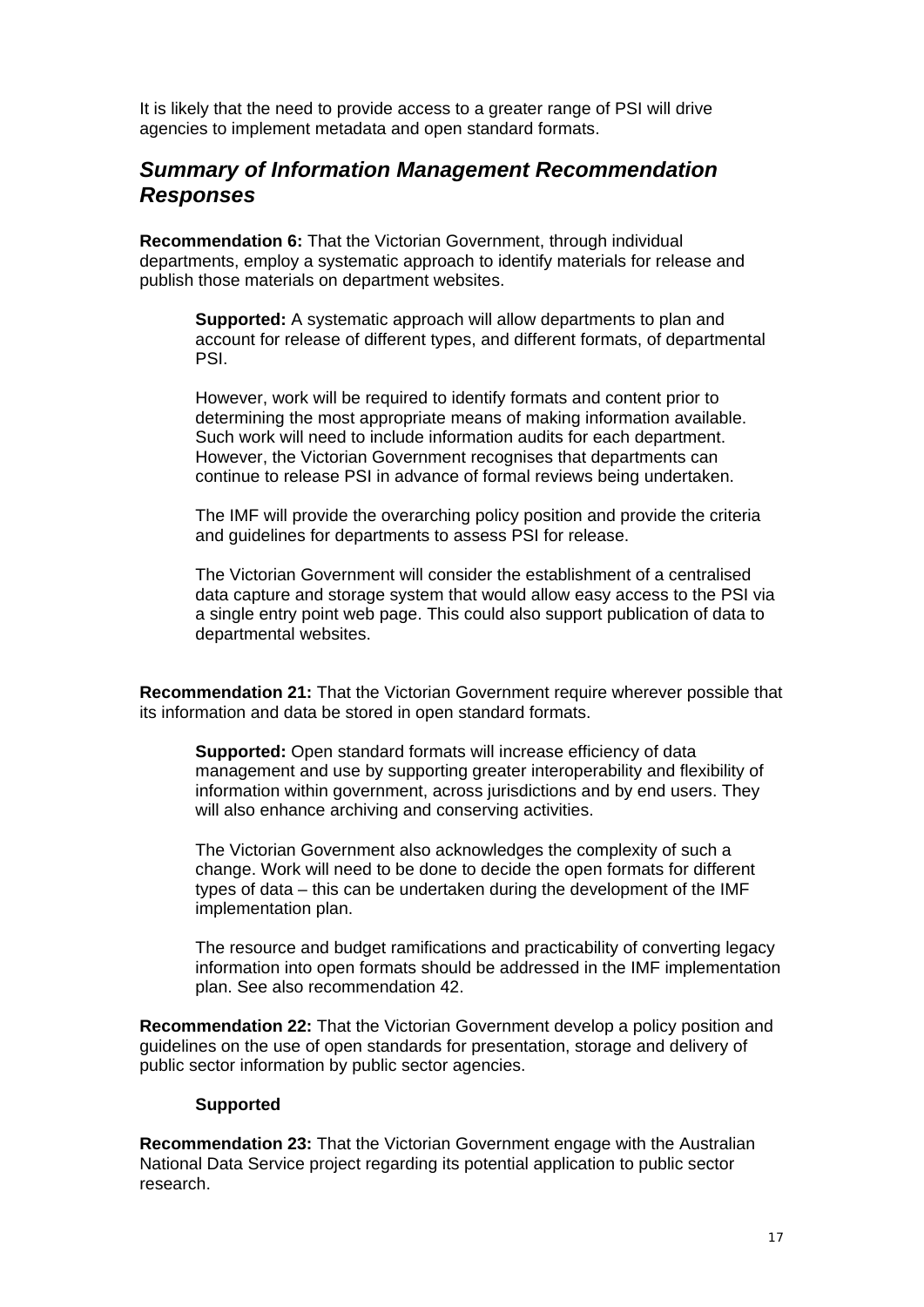#### **Supported**

<span id="page-17-0"></span>**Recommendation 24:** That where appropriate, the Victorian Government release its public sector information in both primary and secondary formats.

**Supported in-principle:** Departmental consultation will be required to define the types of formats that PSI is in. The degree to which this recommendation is implemented and the resource implications of releasing its public sector information in both primary and secondary formats will need to be considered during the development of the IMF implementation plan.

There are likely to be circumstances where this will not always be possible such as where primary data comes from a source outside the VPS.

**Recommendation 25:** That in future, and where possible, the Victorian Government develop and design databases in such a way as to facilitate the removal of identifying information if required.

**Supported in-principle:** If required, and subject to legal requirements under the *Public Records Act 1973*, the Victorian Government will consider designing databases so that information can be viewed in a de-identified way without altering the original record.

**Recommendation 29:** That the Victorian Government prospectively establish metadata records for most public sector information.

#### **Supported**

**Recommendation 30:** That all Victorian Government departments implement the Australian Government Locater Service metadata standard.

**Supported in principle:** The Victorian Government provides in-principle support to adopting the Australian Government Locater Service (AGLS) where appropriate.

The Victorian Government also notes that a range of metadata standards are in use throughout the public service and for some types of information and data another metadata standard will be required. For example metadata records for spatial information are created under the ISO 19115 standard, which has compatibility with AGLS.

It is likely that the AGLS standard will need to be supplemented by other specialised and more detailed metadata standards that go beyond the 19 specified categories of the AGLS.

**Recommendation 31:** That the authoring of metadata be based on the decentralised model where data custodians retain responsibility for the establishment and ongoing management of metadata records.

**Supported:** The Victorian Government notes the potential benefits of a decentralised custodianship model for metadata. This recommendation will need to be considered in conjunction with a range of issues including differing capabilities and uses of metadata throughout government departments as well as the associated costs.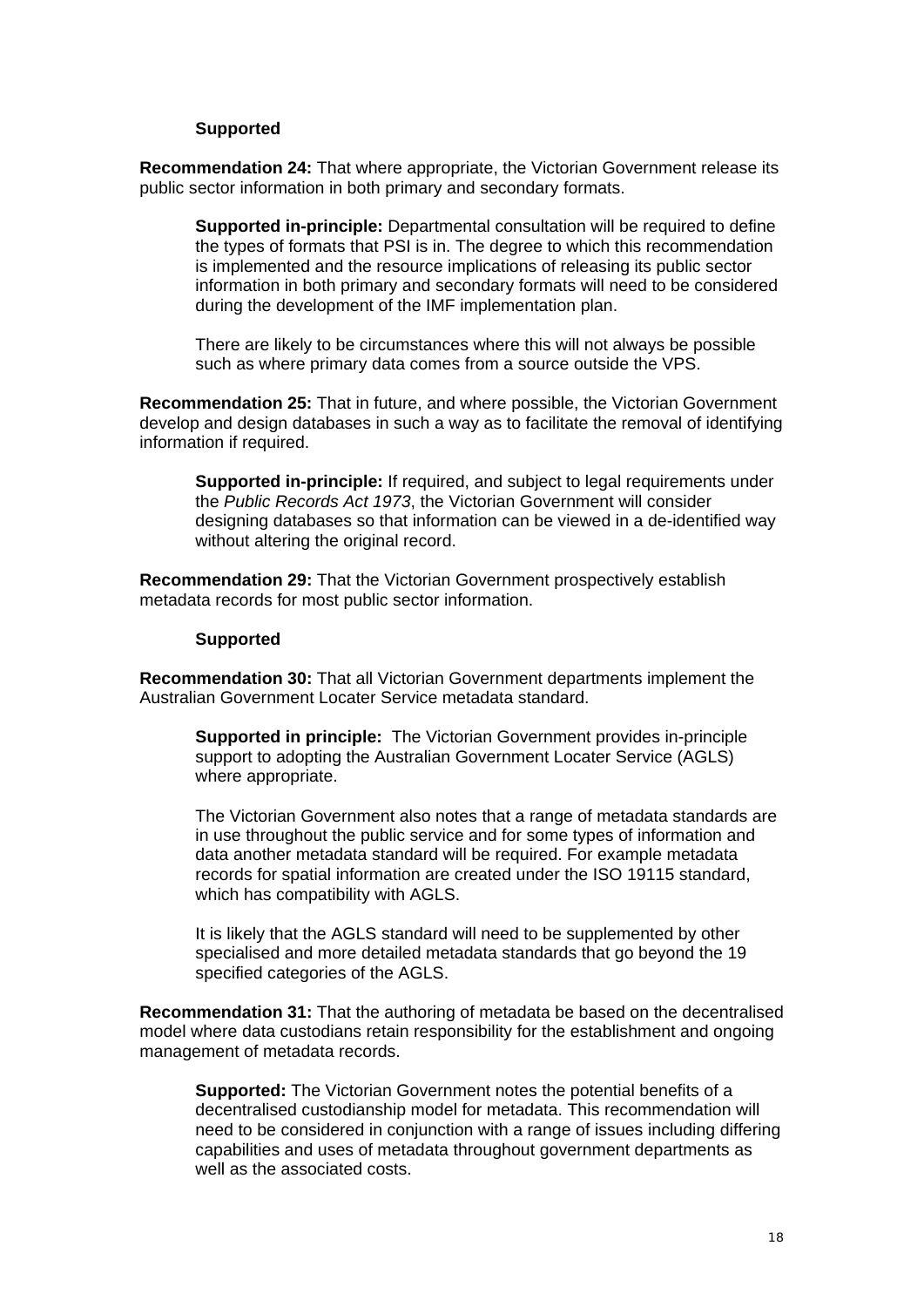Where feasible, some centralised processes could facilitate the maintenance of the quality of the data.

<span id="page-18-0"></span>**Recommendation 32:** That the Victorian Government establish a data management position within each of its departments, which holds responsibility for management and quality assurance of departments' metadata records.

**Supported in-principle:** The Victorian Government supports the development of a data management capability within each of the departments.

The responsibility for management and quality assurance of department's metadata records is likely to be a shared responsibility within departments rather than that of a specified position.

The establishment of such a capability will need to be considered as part of the development of the IMF.

**Recommendation 33:** That the Victorian Government amend the AGLS Victoria: Metadata implementation manual to accommodate requirements of the IMF.

#### **Supported**

**Recommendation 34:** That the Victorian Government ensure that data custodians and data management officers are provided with adequate training to support the implementation of the Australian Government Locater Service metadata standard.

#### **Supported**

**Recommendation 35:** That the Victorian Government develop a whole-ofgovernment public sector information (PSI) directory, and that metadata for all new PSI created within the Victorian Government be prospectively added to the directory.

**Supported:** Work done by the Commonwealth to establish a PSI directory will be taken into account in developing a WoVG directory.

**Recommendation 36:** That following development of the whole-of-government public sector information directory, and as resources allow, existing and historical documents and data held by the Victorian Government be added to the directory.

#### **Supported**

**Recommendation 39:** That the Victorian Government work with other jurisdictions towards national harmonisation in enhancing access to and re-use of PSI.

**Supported:** Consultation with other jurisdictions during the development of the IMF will be undertaken to facilitate national harmonisation in accessing PSI, using existing structures as far a possible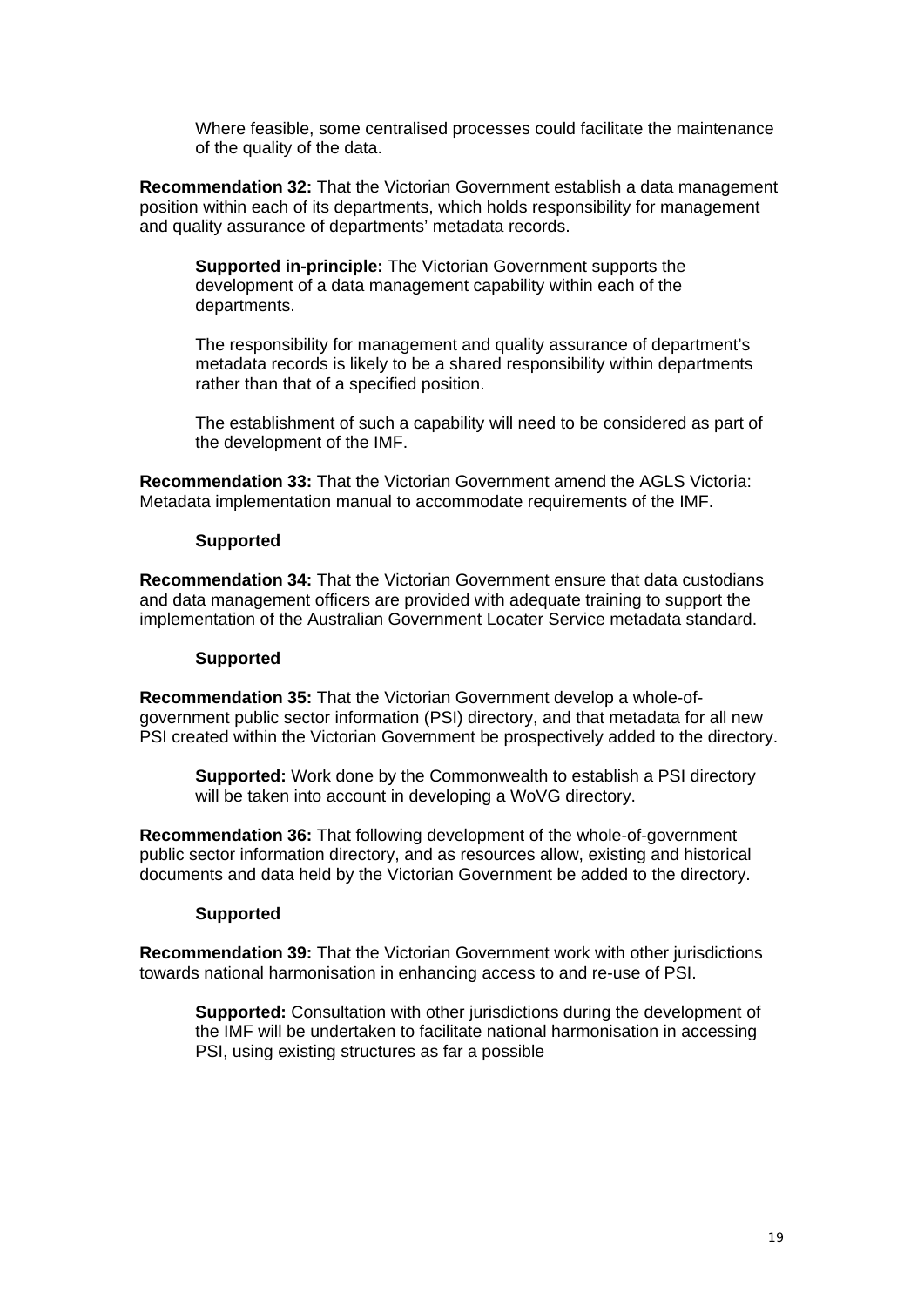## <span id="page-19-0"></span>**Legal Issues**

The committee raises some important rights management issues associated with broadening access to PSI.

The Victorian Government supports the recommendations in this section. The Victorian Government also acknowledges that there are a range of complex legal issues relating to licensing and that these will need to be fully identified and resolved during the development of an IMF.

These reforms will entail significant modification to current policy and practice across the whole of the Victorian Public Service and for these recommendations to be implemented there will have to be considerable shift in the way the public service creates information and data. It is likely that departments will face substantial challenges that they will need to overcome in order to reform their information management practices.

Recognising the importance of having a coordinated approach to management of Victorian Government intellectual property (IP), the Victorian Government has recently established a centralised capability with responsibility for developing and maintaining IP policy across government. These responsibilities will include the creation of government intellectual property policy and its subsequent management.

The Attorney-General and Department of Justice currently have responsibility for issues of Crown Copyright, as set out in the *Guidelines relating to Victorian Crown Copyright 1991*. These arrangements may need to be reviewed during the development of the IMF.

For these reasons and recognising the necessity for a considered, consistent approach for the management of and access to government owned intellectual property, including material the subject of copyright, the Victorian Government supports Recommendation 7, to obtain legal advice about possible liability or other legal implications that may arise from the release of PSI.

### *Summary of Information Legal Recommendation Responses*

**Recommendation 7:** That the Victorian Government seek legal advice to ensure it is fully covered for all areas of possible legal action that may arise from the release of public sector information.

**Supported:** The Victorian Government will seek legal advice on areas of possible legal action that may arise from the release of PSI. The Victorian Government also acknowledges that in developing the IMF it will require specialised and detailed legal advice on a wide range of issues in addition to possible legal action.

**Recommendation 8:** That the Victorian government encourage as part of its funding agreements with research agencies and higher education institutions that research results be deposited in open access journals or repositories. The government should consider providing additional funds to these agencies to allow them to publish in open access journals that charge a fee for publication.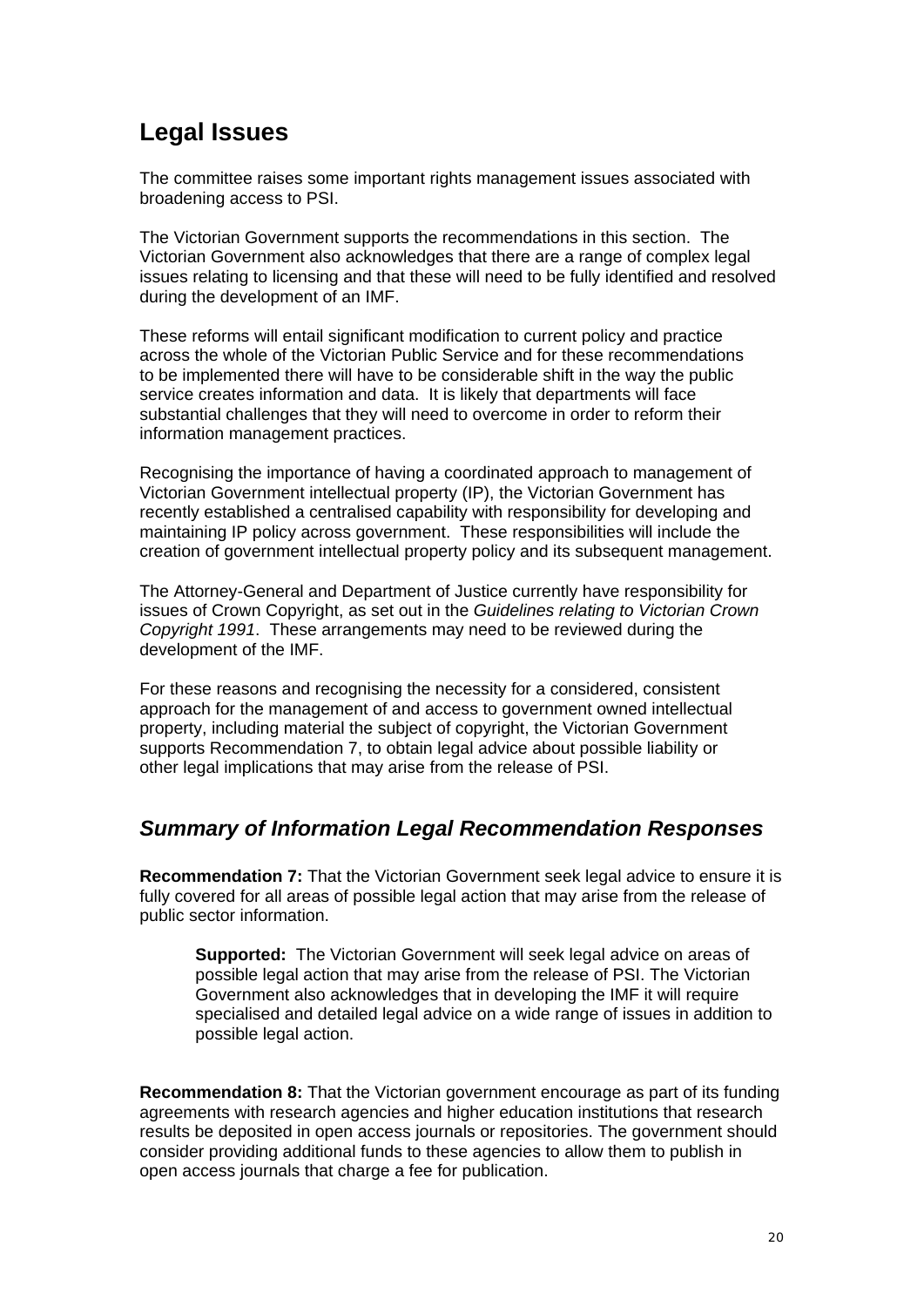<span id="page-20-0"></span>**Supported in-principle:** It is important to maximise the benefit to the public from research funded or supported by the government.

The Victorian Government provides funding for a range of research, including commercially-focused research. In many cases, the government does not own the intellectual property arising from this research, if any, but may be in a position to encourage its publication for use by others.

**Recommendation 9:** That the Victorian government encourage divisions operating in the fields of biological innovation and research, including biotechnology development, to consider participating in the BiOS licensing system.

**Supported in-principle:** While the Victorian Government recognises the advantages of the BiOS licensing systems and ease of access to and proliferation of existing patents, further research may be required to clearly establish that this outweighs the commercial incentives behind innovation.

Other biological licensing systems that are currently in use such as Life Science Identifiers (LSID) will need to be considered.

**Recommendation 10:** That the Victorian government encourage departments to identify and publish materials under NEALS to allow these materials to be used freely for educational purposes by Australian schools.

**Supported in-principle:** The existing NEALS framework seems likely to be easier and more cost-efficient to implement than creating a new system. However, due consideration of the broader framework developed under recommendations 11-15 is required to ensure that any licensing under NEALS is consistent with any broader licensing framework that may be developed.

The Victorian Government recognises the importance of the use of PSI in Australian schools. Regardless of whether the NEALS framework is applied the IMF will have the intent of making appropriate information available to schools at no cost.

**Recommendation 11:** That the Victorian government develop a consistent copyright licensing system for use across all government departments.

**Supported:** A consistent approach for copyright licensing should be employed across each department. A consistent approach will not necessarily mean the same approach by each department, but a set of principles that can be consistently applied and would support flexible decision-making about the allocation of IP copyright ownership and the conditions of its licence.

The current 1991 guidelines relating to Victorian Crown copyright will need to be reviewed to determine whether they unduly restrict access to PSI and to substitute more appropriate directions. This review will be undertaken in the light of current best practice and experience, for example in relation to the application of the Creative Commons licensing framework.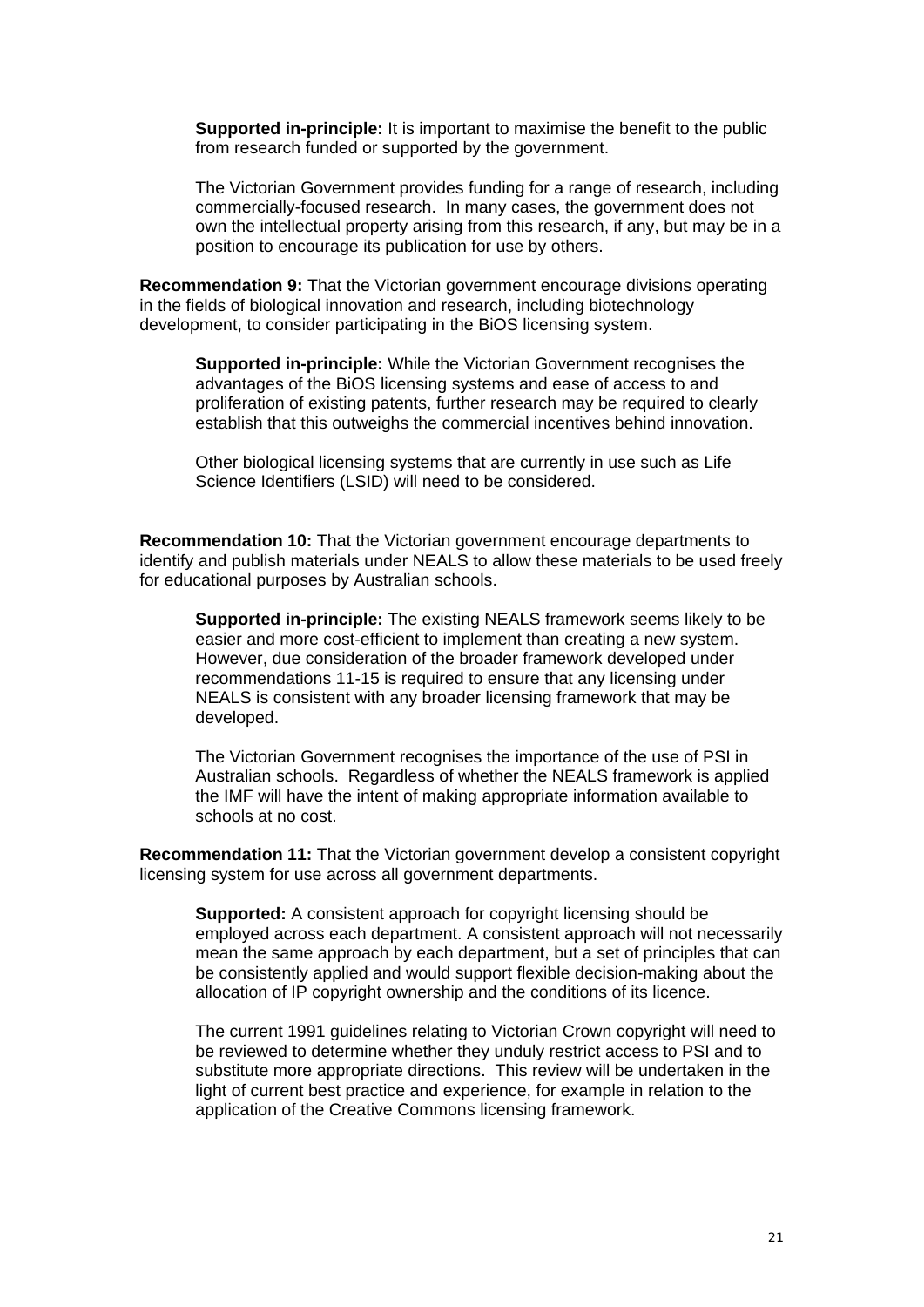<span id="page-21-0"></span>**Recommendation 12:** That the Victorian government establish a central office to develop a copyright licensing system, and provide advice to government on government copyright.

**Supported in-principle:** The Victorian Government gives in-principle support to the development of a copyright licensing system and to develop a WOVG capability to provide advice to government on government copyright.

**Recommendation 13:** That exclusive arrangements not be entered into for licensing Victorian government public sector information, excepting exclusive rights necessary to protect the public interest.

**Supported in-principle:** The government agrees in principle with the committee's recommendation to use non-exclusive licensing for publiclyowned data. Non-exclusive arrangements allow greater flexibility, reserve greater control for the government, and are likely to be the preferred starting position for most Victorian government licensing.

However, the government currently has an extensive variety of arrangements for licensing of PSI and decisions about whether and how these can be converted to non-exclusive licences will need to be made on a case-by-case basis.

While the government accepts that it is desirable to have a default licensing position that is non-exclusive, there must also be provision for exemptions in the face of some competing public interest to be made.

For example, it may be in the public interest to grant exclusive licenses in particular circumstances, such as to allow the effective commercialisation of particular PSI.

**Recommendation 14:** That the Victorian government adopt the Creative Commons licensing model as the default licensing system for the Information Management Framework.

#### **Supported**

**Recommendation 15:** That the Victorian government adopt a hybrid public sector information licensing model comprising Creative Commons and a tailored suite of licences for restricted materials.

#### **Supported**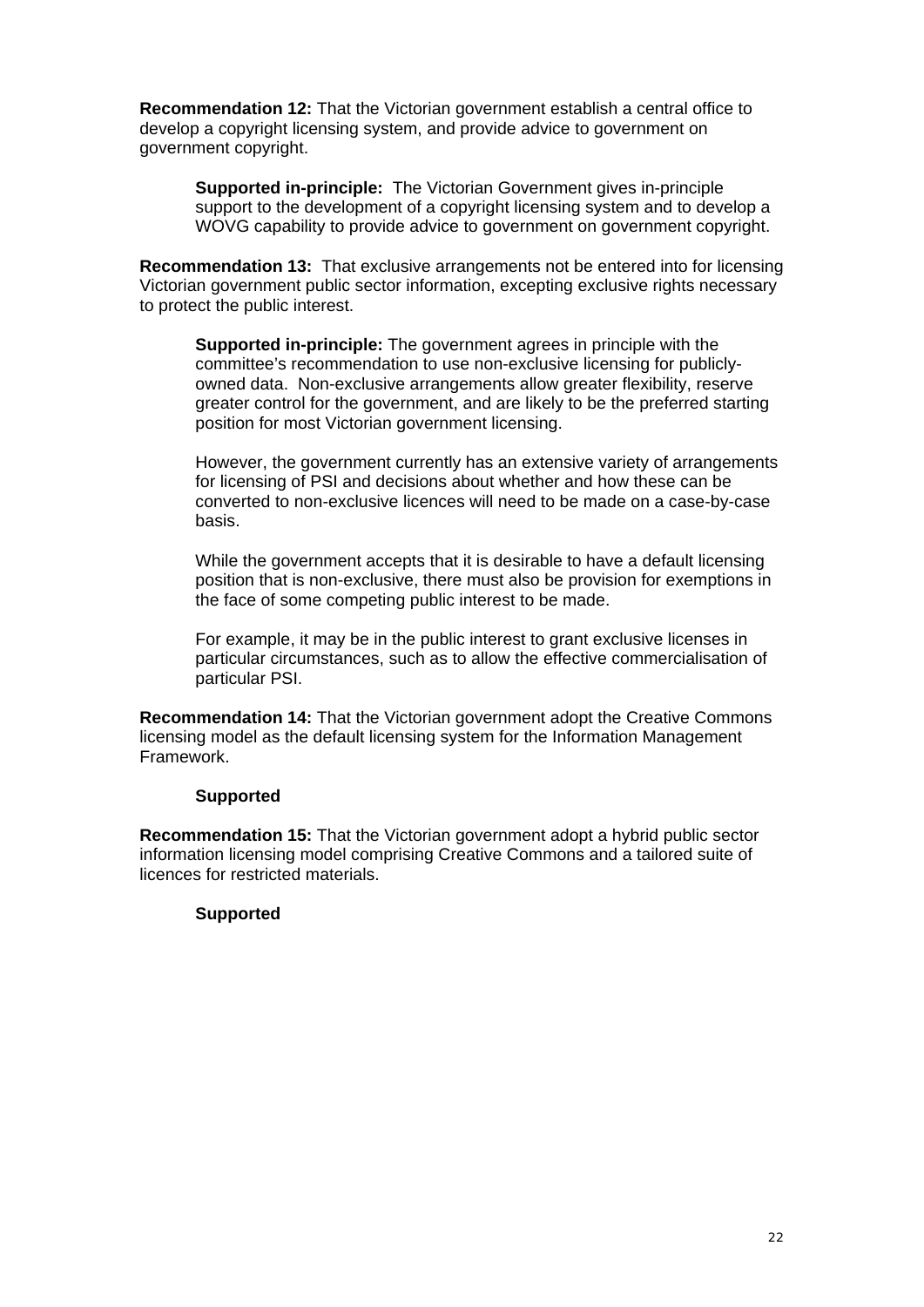## <span id="page-22-0"></span>**Pricing**

The Victorian Government supports the principles of the recommendations pertaining to pricing PSI. There are sound arguments for treating much PSI as merit goods, and there are situations where full cost recovery might undermine innovation and product development, and other government policy objectives.

For these reasons, the IMF should specify a mechanism to periodically define a whole of Victorian Government basic information product set and develop pricing guidelines for the provision of these products.

## *Summary of Pricing Recommendation Responses*

**Recommendation 16:** That the Victorian Government develop specific guidelines for the pricing of public sector information (PSI), emphasising the provision of PSI at no cost or marginal cost.

**Supported:** A Victorian Government IMF would include pricing guidelines for the provision of Victorian Government information products.

However, there may be instances when a no cost or marginal cost approach is inappropriate.

**Recommendation 17:** That all information and data determined to form part of the Victorian Government's basic information product set, as defined by the Productivity Commission, be priced at no cost or marginal costs.

**Supported in-principle:** The Victorian Government supports in-principle providing a basic information product set priced at no or marginal cost, subject to interdepartmental agreement of the composition of the product set and the application of the IMF pricing guidelines canvassed in recommendation 16. Part of the development of an IMF and its pricing guidelines would be informed by an audit of the nature and expense of servicing current and foreseeable information demands which will help inform approaches to pricing.

**Recommendation 18:** That the Victorian Government reconsider with a view to minimising, if not stopping, the practice of departments charging each other to access and re-use government-owned information and data.

**Supported:** The practice of departments charging each other to access and re-use government-owned information and data will be considered in the development of an IMF.

**Recommendation 19:** That the Victorian Government classify additional information products into three broad categories and price them as follows:

- dissemination of existing products at no cost or marginal cost;
- incremental products (which may involve additional data collection or compilation) at incremental (avoidable) cost; and
- commercial (contestable) products according to competitive neutrality principles.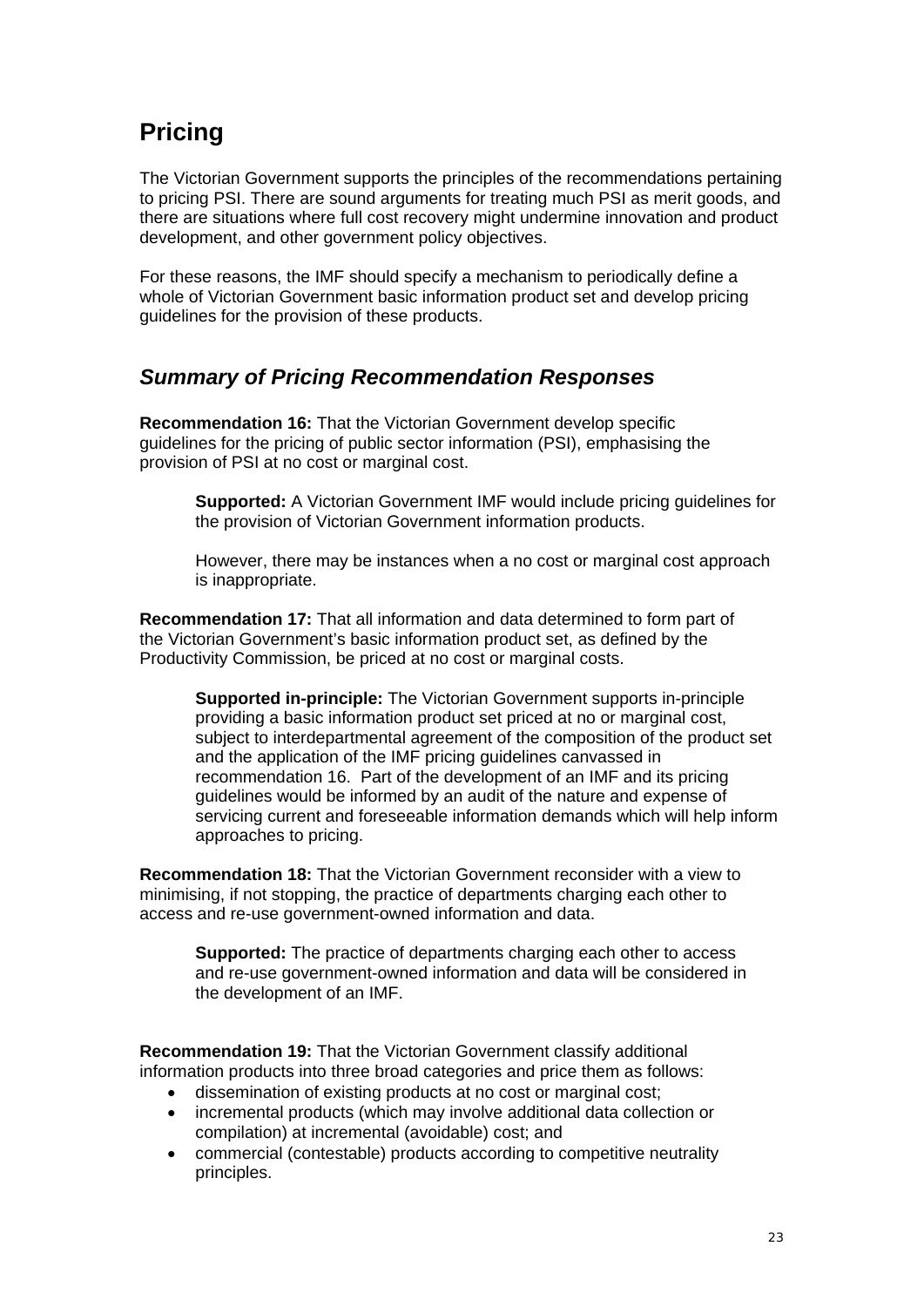**Supported in-principle:** The Victorian Government gives in-principle support to classifying additional broad categories with pricing structures that may include those described in Recommendation 19. The adoption of categories of information and a matching price structure will require confirmation that they will cater for the variety of requests for information that may arise.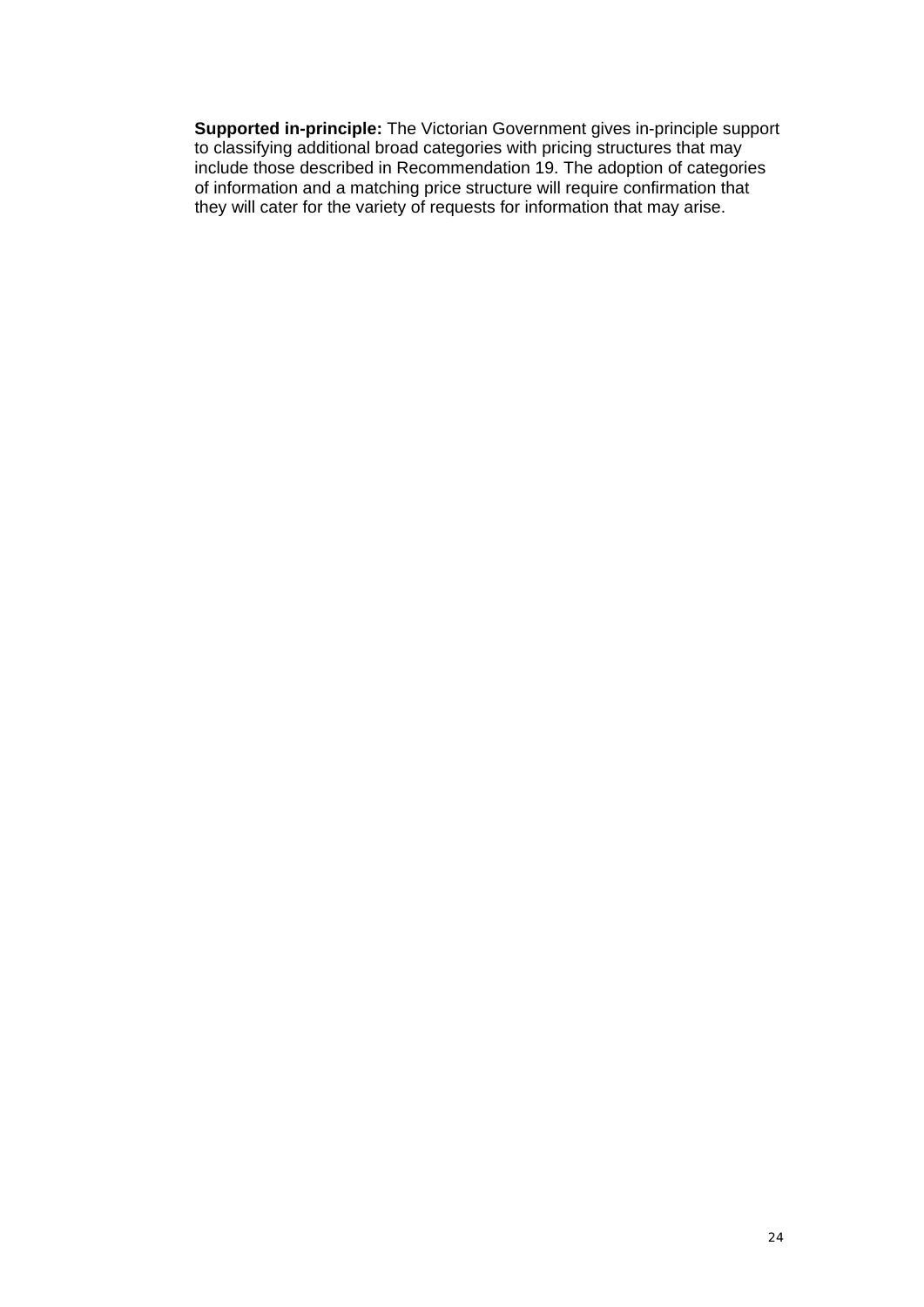## <span id="page-24-0"></span>**Procurement (software)**

In addition to considering the application of open content licensing to government information and data, the committee has examined issues surrounding increased use of open source software (OSS) by the Victorian Government.<sup>[18](#page-24-1)</sup> While not strictly related to open access to PSI, the committee has provided a detailed discussion about OSS and its current use across government and in doing so, has covered a range of important issues $19$  including:

- the role of open standard formats in the general records management and archiving (Recommendation 42);
- issues relating to the procurement of software by the Victorian Government (Recommendations 43 - 44 and 46); and
- the role of procurement policies in industry development (Recommendation 45).

## *Open standard formats*

While the government provides in-principle support for the committee's recommendation that purchased software is capable of saving files in open standard formats (Recommendation 42), this needs to be considered in the context of VERS, the existing operating systems across government, specific organisational requirements and capacity to support the use of open source formats and industry practice. VERS already mandates a set of standard formats and metadata which enable long term preservation of data with out the need to preserve the software and hardware used to create the data originally. The VERS standard also facilitates interoperability and ensures that the data created by government retains in the control of government and not inextricably linked to the system originally used to create it. Purchased software should support the VERS Standard and it will thereby also meet the recommendations of the committee.

### *Software procurement*

1

The committee identified: understanding of what OSS is; its possible uses; and the business models that may support, it could potentially be greater across the Government.<sup>[20](#page-24-3)</sup>

The Victorian Government therefore supports the committee's recommendation to improve the understanding of the respective strengths and weaknesses of OSS and proprietary software across the government (Recommendation 43).

The Commonwealth Government has addressed similar issues in its 2005 publication *A Guide to Open Source Software[21](#page-24-4)*. The guide provides comprehensive information about OSS including an explanation of what OSS is, outlines concerns associated with OSS and OSS licensing arrangements and includes guidance for the preparation of procurement documentation to assess the value of OSS solutions. The

<span id="page-24-1"></span><sup>18</sup> Economic Development and Infrastructure Committee, *Inquiry Into Improving Access to Victorian Public Sector Information and Data*, Final Report, June 2009, p. 2.

<sup>&</sup>lt;sup>19</sup> Economic Development and Infrastructure Committee, *Inquiry Into Improving Access to Victorian Public Sector*<br>*Information and Data*, Final Report, June 2009, Chapter Ten: Open Source Software, pp. 147 – 172.

<span id="page-24-3"></span><span id="page-24-2"></span>*Information and Data*, Final Report, June 2009, Chapter Ten: Open Source Software, pp. 147 – 172. <sup>20</sup> Economic Development and Infrastructure Committee, *Inquiry Into Improving Access to Victorian Public Sector Information and Data*, Final Report, June 2009, p. 167.<br><sup>21</sup> Department of Finance and Administration, A Guide to Open Source Software (2005)

<span id="page-24-4"></span>

<sup>(</sup>http://www.finance.gov.au/publications/guide-to-open-source-software/index.html)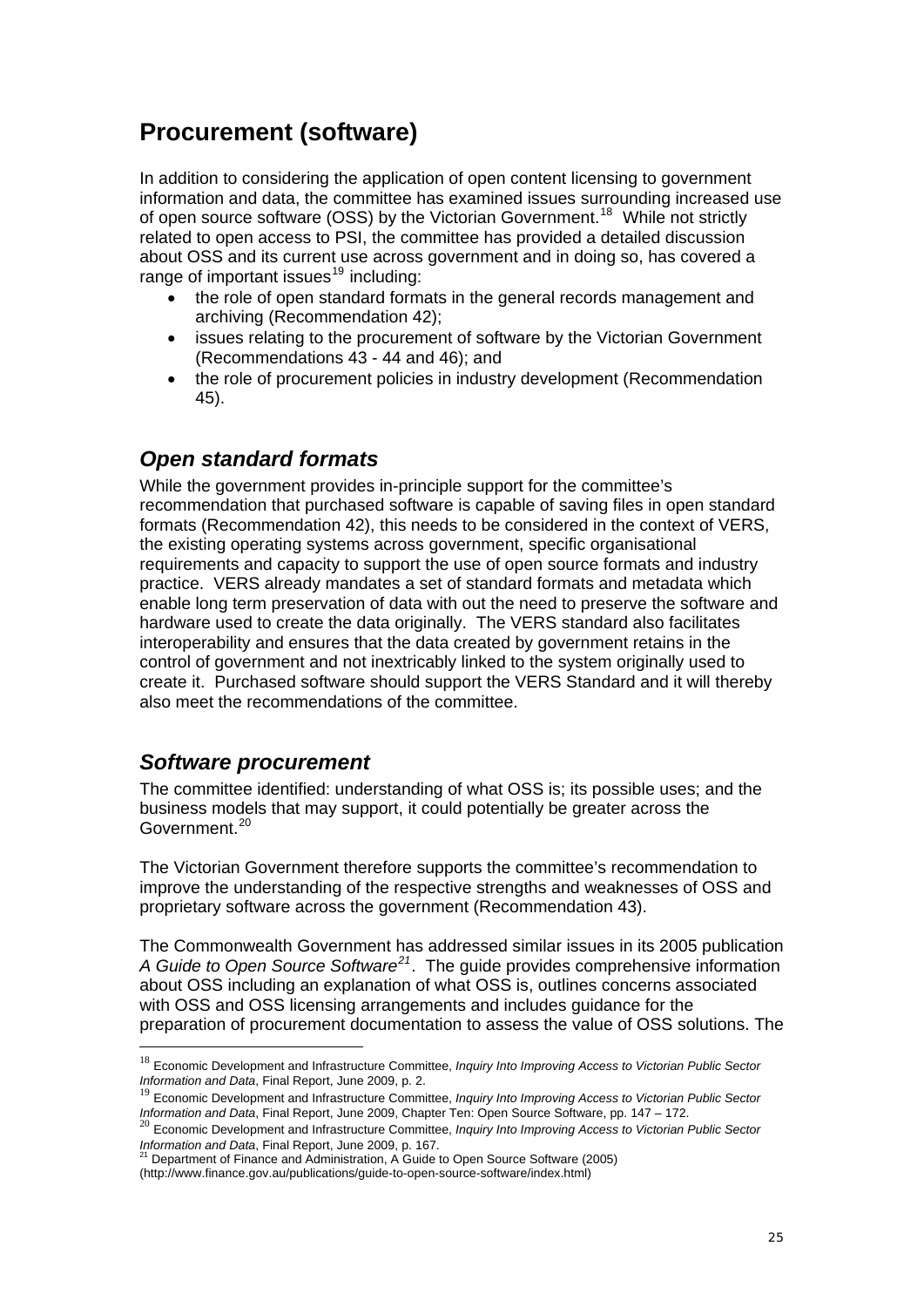<span id="page-25-0"></span>Victorian Government will consider the Commonwealth Government's documentation in determining how to improve understanding of OSS in the Victorian context.

The government agrees with the committee that neither OSS nor proprietary software developers should be disadvantaged in government procurement processes (Recommendation 46). Tender documentation should enable both OSS and proprietary software to be accommodated in its terms and conditions. The Government's approach to date has been consistent with this.

While tender documentation may be 'licence neutral', informal practice in the management of tender process may tend to preference proprietary software. Improved awareness of OSS in general will help ensure that tenders are neither OSS or proprietary-software specific, while still remaining consistent with the existing principles of procurement with a particular focus on functionality, ongoing maintenance costs, software security and value for money.

### *Industry development*

The Victorian Government has a significant history of using ICT procurement as a tool to foster the local ICT industry. As one of the largest purchasers of ICT products and services in Victoria, the government is able to encourage competition and innovation while pursuing value for money and remains committed to do so.

Since 2003, the government has managed an eServices Panel covering specific areas of ICT expertise designed to help Victorian SME ICT companies do business with government by reducing the costs of winning ICT work. Since February 2006, the panel has been the channel for more than \$72 million worth of business in more than 1,000 ICT projects. Around 77 per cent of contract value was paid to Victorian companies.

In 2005, as part of its *Victorian Government ICT Industry Plan 2005-2010*, the government amended its whole-of-government ICT policies to:

- establish a default position by which ownership of intellectual property in ICT developed under contract vests in the contractor rather than in the government;
- ensure that apportionment of liability in ICT contracting reflects actual project risk and minimises the need for ICT contractors to bear unlimited liability;
- ensure that types and levels of insurance required in ICT contracts are appropriate having regard to actual project risks; and
- ensure that tender documentation specifies the expected contract provisions for dealing with these issues (following appropriate risk analysis), or flags that these will be negotiated with short-listed suppliers.

This was the first ICT policy in Australia to allow contractors the right to keep intellectual property for their ICT product as a default position and the Victorian Government is still the only government in Australia to do so.

In 2008, the government reviewed the implementation of the IP policy and is currently making some improvements to the implementation process to ensure that industry development opportunities arising from the policy are maximised.

As a significant user of ICT, there are many areas of government in which new and innovative applications and services are needed and these can be valuable opportunities for local companies developing tailored solutions. Through the government's \$28 million Smart SMEs Market Validation Program (MVP), Victorian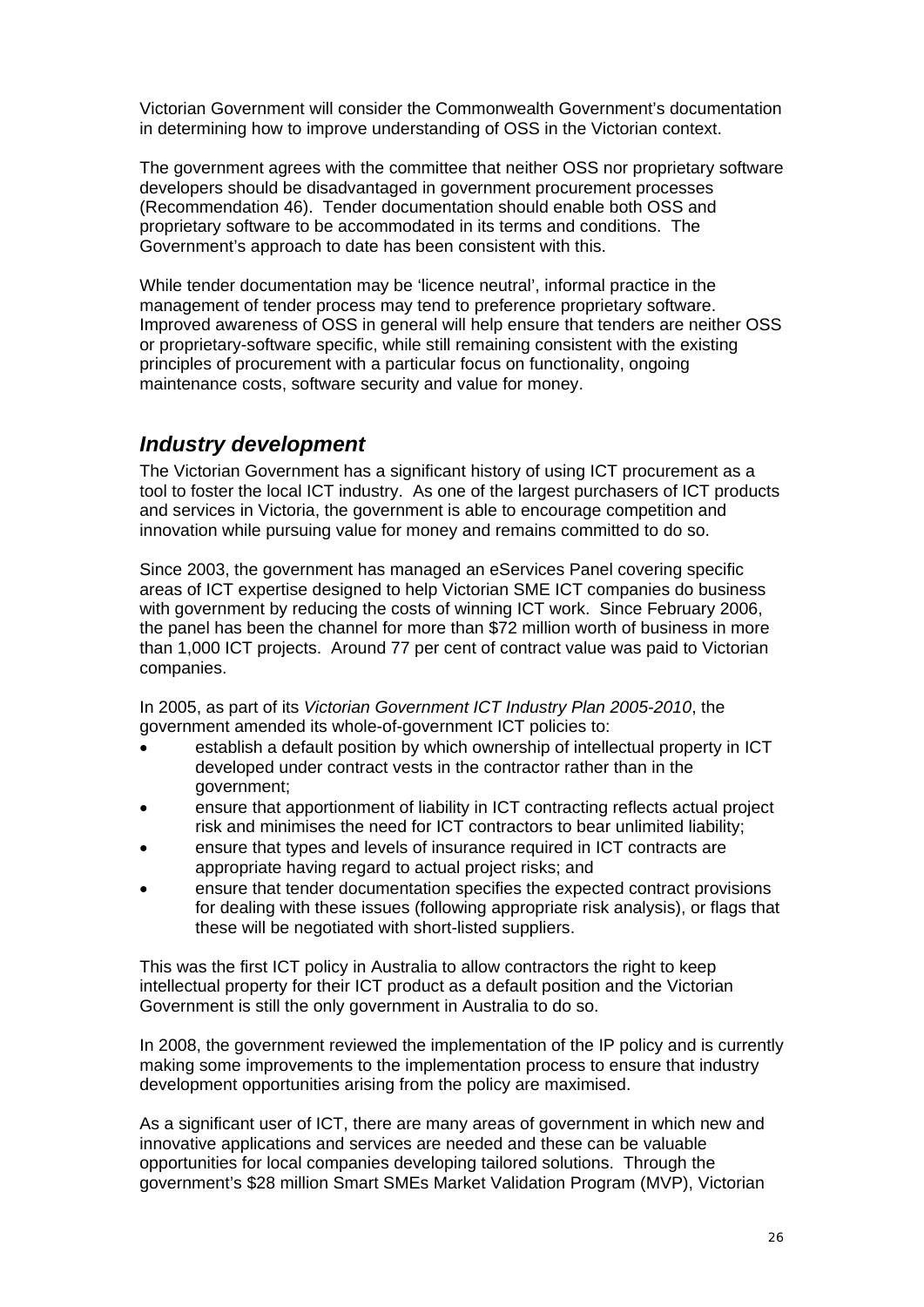<span id="page-26-0"></span>public sector entities identify technology needs and engage with SMEs to explore possible technology solutions to intrinsic problems facing government. The Smart SMEs MVP aims to promote innovation in government and support the growth of innovation in the Victorian economy by funding R&D and reducing commercialisation risk for SMEs. ICT SMEs are likely to benefit from this program.

A new whole-of-government purchasing structure is currently being developed for implementation from 1 July 2010 and the government will examine these changes to ensure its ICT procurement policies continue to assist the Victorian ICT industry (Recommendation 45). The government will also consider this issue as part of a more general review of government support for the ICT industry in 2010.

### *Summary of Procurement Recommendation Responses*

**Recommendation 42:** That the Victorian Government requires, as part of its whole-of-government ICT Procurement Policy, that software procured by the government be capable of saving files in open standard formats, and that wherever possible, the software be configured to save in open standard formats by default.

**Supported in-principle:** The Victorian Government gives in-principle for the committee's recommendation and will consider these issues in the context of VERS, existing operating systems across government, specific organisational requirements and capacity to support the use of open source formats and industry practice.

**Recommendation 43:** That the Victorian Government ensure when preparing guidance for procurement, ICT personnel should be equally aware of the strengths and weaknesses of both OSS and proprietary software.

#### **Supported**

**Recommendation 44:** That the Victorian Government fully evaluate the Victorian Department of Justice open source software (OSS) workstation trial to assess the potential for wider use of OSS in Victorian public service workstations.

**Supported in-principle:** The Victorian Government will evaluate any relevant trials of the use of OSS across the public service.

**Recommendation 45:** That the Victorian Government examine its policy for ICT Procurement to ensure that it continues to assist the Victorian ICT industry.

#### **Supported**

**Recommendation 46:** That the Victorian Government ensure where appropriate that tenders are neither licence specific nor have proprietary software-specific requirements; and meet the given objectives of government.

#### **Supported**